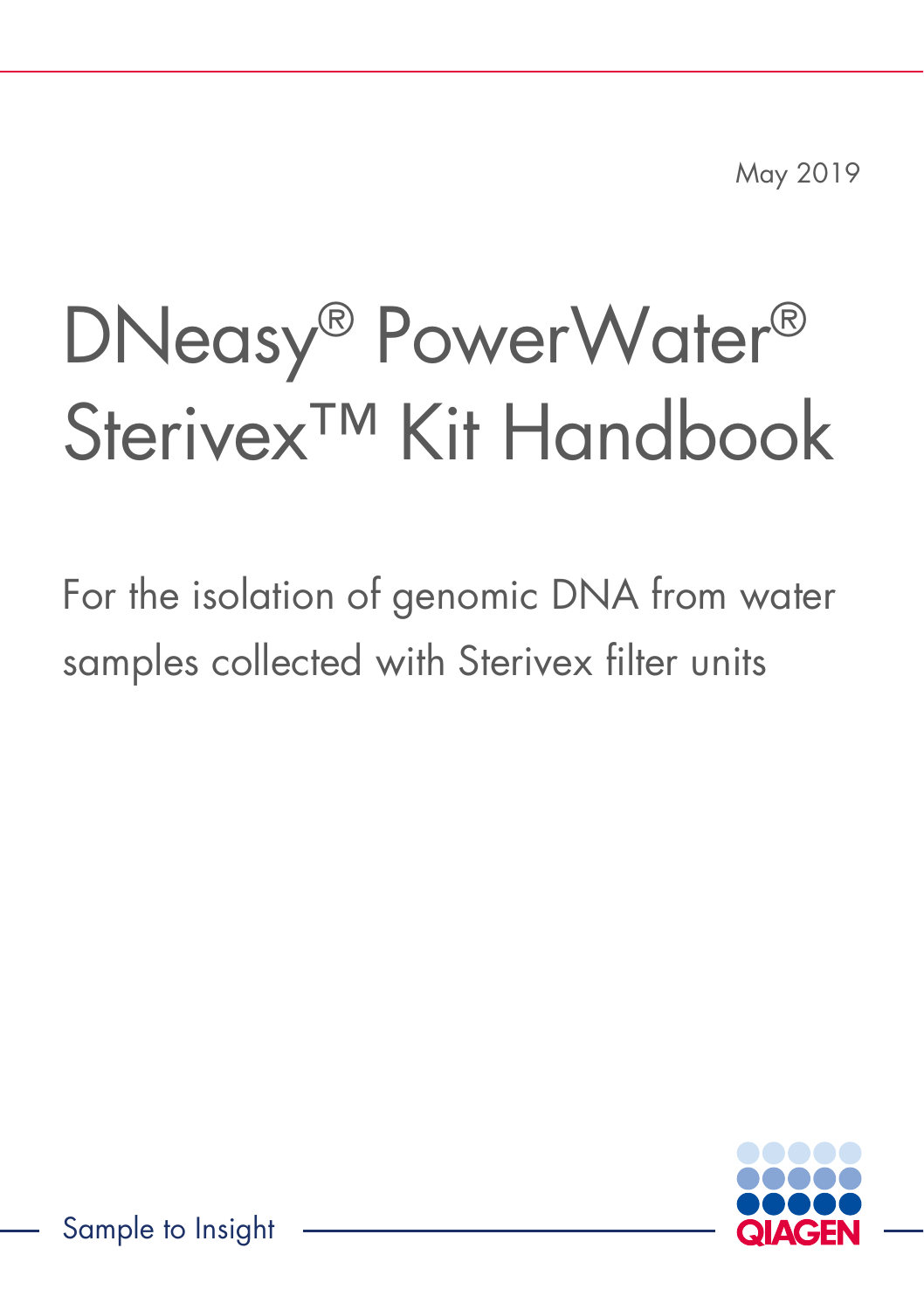### Contents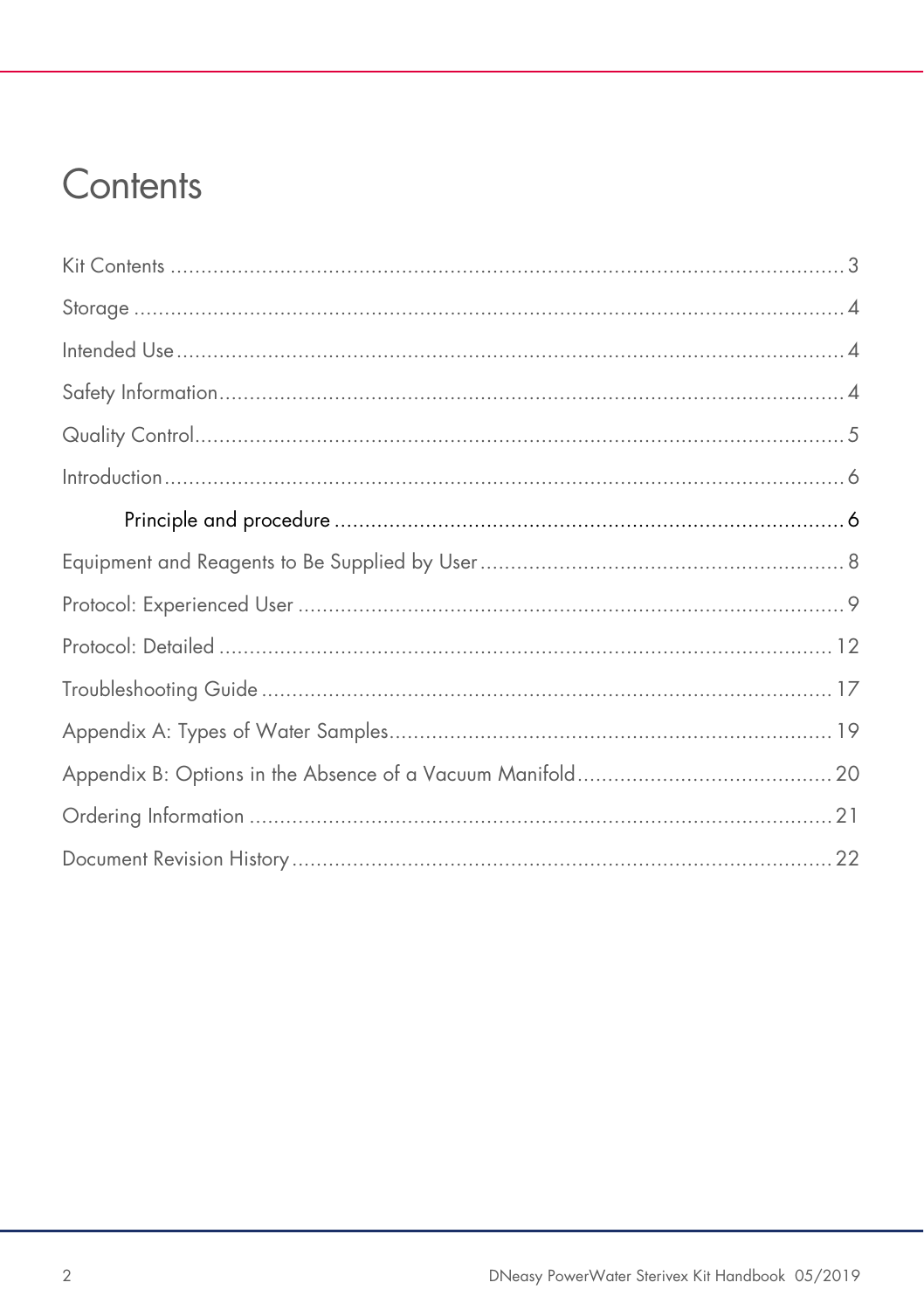### <span id="page-2-0"></span>Kit Contents

| <b>DNeasy PowerWater Sterivex Kit</b> | (50)              |
|---------------------------------------|-------------------|
| Catalog no.                           | 14600-50-NF       |
| Number of preps                       | 50                |
| <b>MB Spin Columns</b>                | 50                |
| PowerBead Tubes (5 ml), Glass 0.1 mm  | 50                |
| Solution ST1A                         | 44 ml             |
| Solution ST1B                         | 5.86 g            |
| Solution MBL                          | $2 \times 25$ ml  |
| Solution IRS                          | $2 \times 15$ ml  |
| Solution MR                           | $2 \times 100$ ml |
| Ethanol                               | $3 \times 30$ ml  |
| Solution PW                           | $2 \times 30$ ml  |
| Solution EB                           | $9$ ml            |
| Syringes (3 ml)                       | 50                |
| Tube extenders (20 ml)                | $2 \times 25$     |
| Collection tubes (2.2 ml)             | $6 \times 25$     |
| Collection tubes with caps (5 ml)     | 50                |
| Inlet caps                            | 50                |
| Outlet caps                           | 50                |
| Quick-Start Protocol                  | 1                 |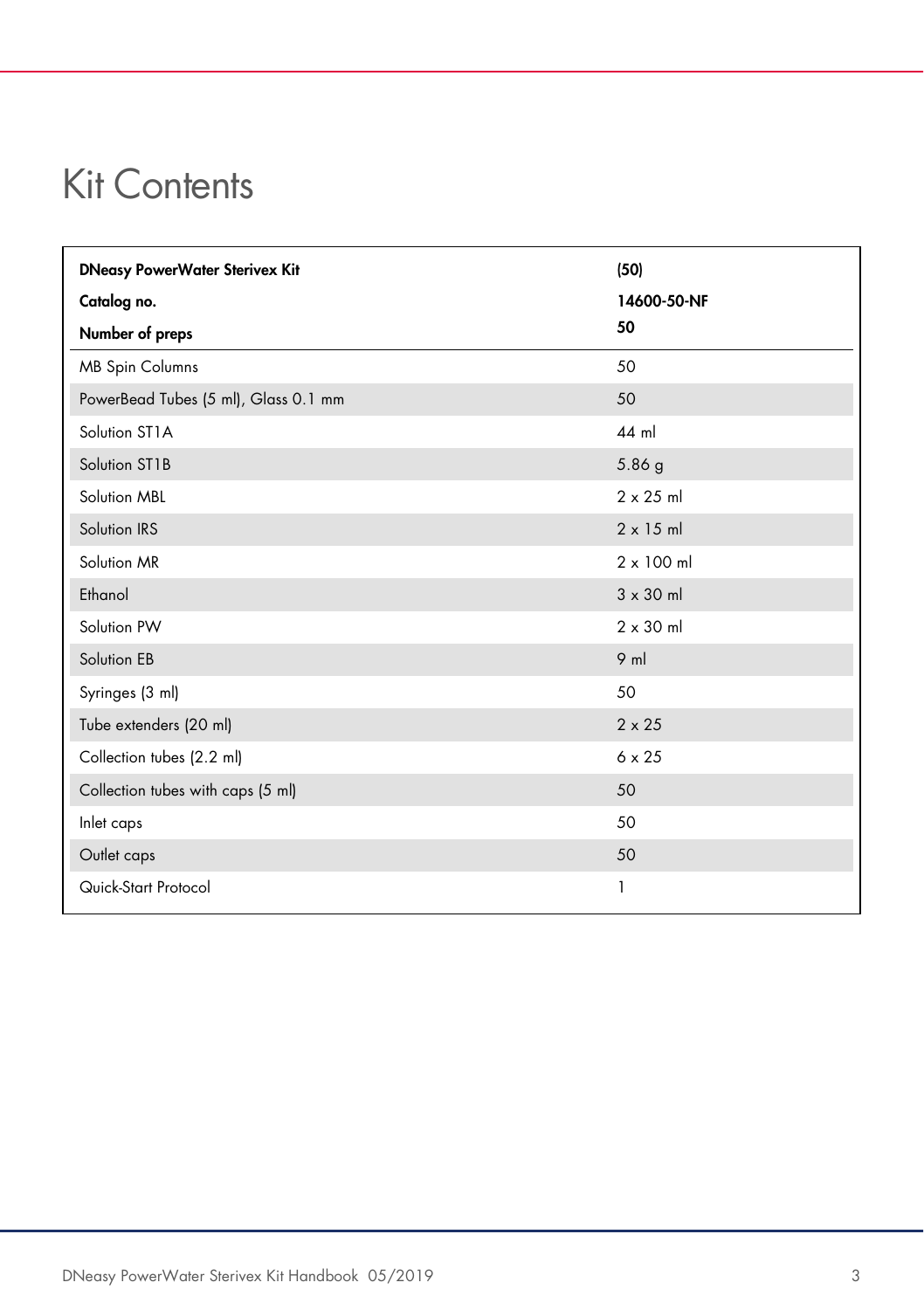### <span id="page-3-0"></span>**Storage**

The DNeasy PowerWater Sterivex Kit reagents and components can be stored at room temperature (15–25°C) until the expiration date printed on the box label. After Solution ST1A is added to the bottle labeled Solution ST1B, store it at 2-8°C.

### <span id="page-3-1"></span>Intended Use

All DNeasy products are intended for molecular biology applications. These products are not intended for the diagnosis, prevention, or treatment of a disease.

All due care and attention should be exercised in the handling of the products. We recommend all users of QIAGEN products to adhere to the NIH guidelines that have been developed for recombinant DNA experiments, or to other applicable guidelines.

# <span id="page-3-2"></span>Safety Information

When working with chemicals, always wear a suitable lab coat, disposable gloves, and protective goggles. For more information, please consult the appropriate safety data sheets (SDSs). These are available online in convenient and compact PDF format at www.qiagen.com/safety where you can find, view and print the SDS for each QIAGEN kit and kit component.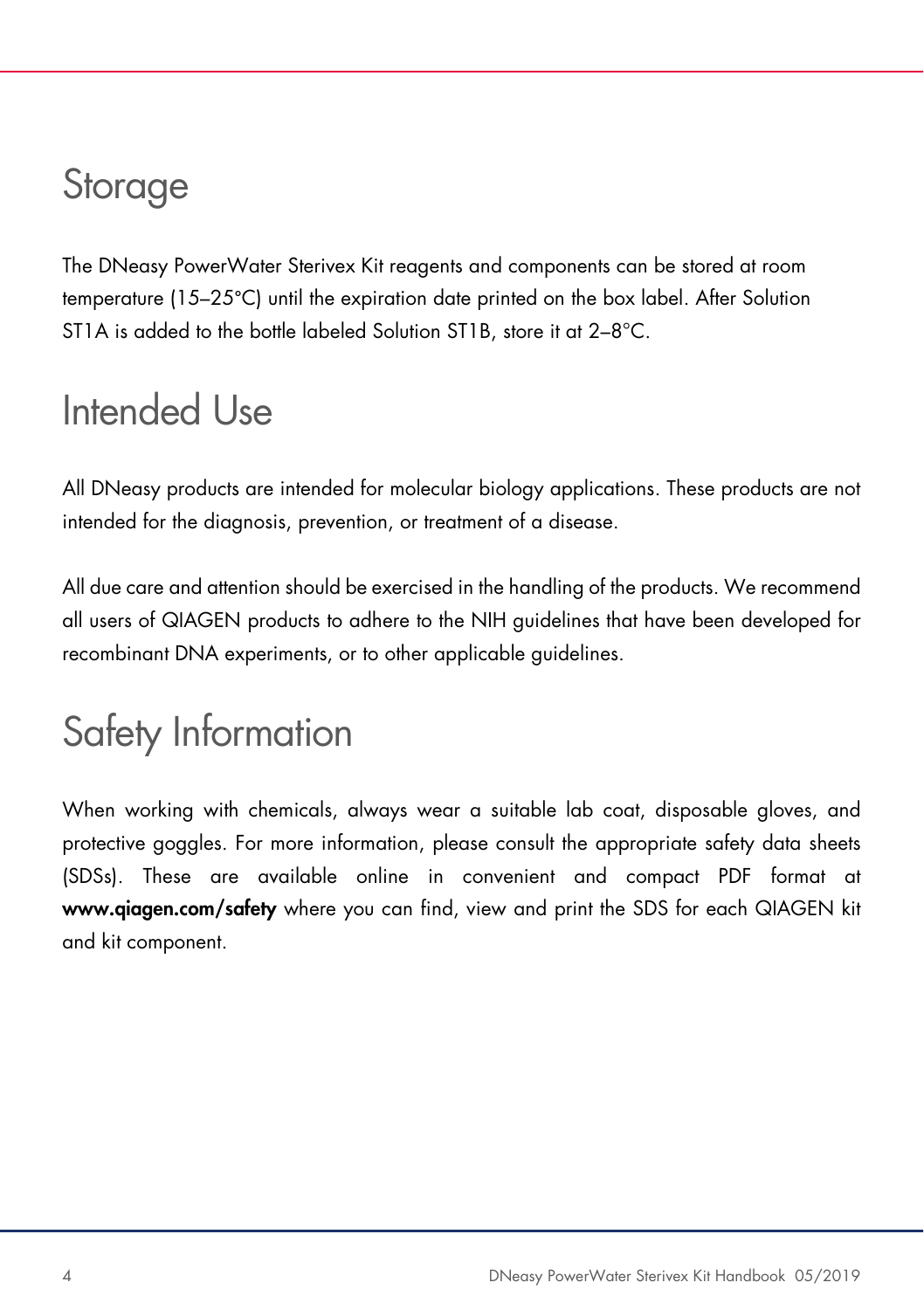| <b>WARNING</b> |  |
|----------------|--|
|                |  |
|                |  |

Solution PW and ethanol are flammable.



DO NOT add bleach or acidic solutions directly to the sample preparation waste.

Solution MBL and Solution MR contain guanidine salts, which can form highly reactive compounds when combined with bleach. If liquid containing these buffers is spilt, clean with a suitable laboratory detergent and water. If the spilt liquid contains potentially infectious agents, clean the affected area first with laboratory detergent and water, and then with 1% (v/v) sodium hypochlorite.

# <span id="page-4-0"></span>Quality Control

In accordance with QIAGEN's ISO-certified Quality Management System, each lot of DNeasy PowerWater Sterivex Kits is tested against predetermined specifications to ensure consistent product quality.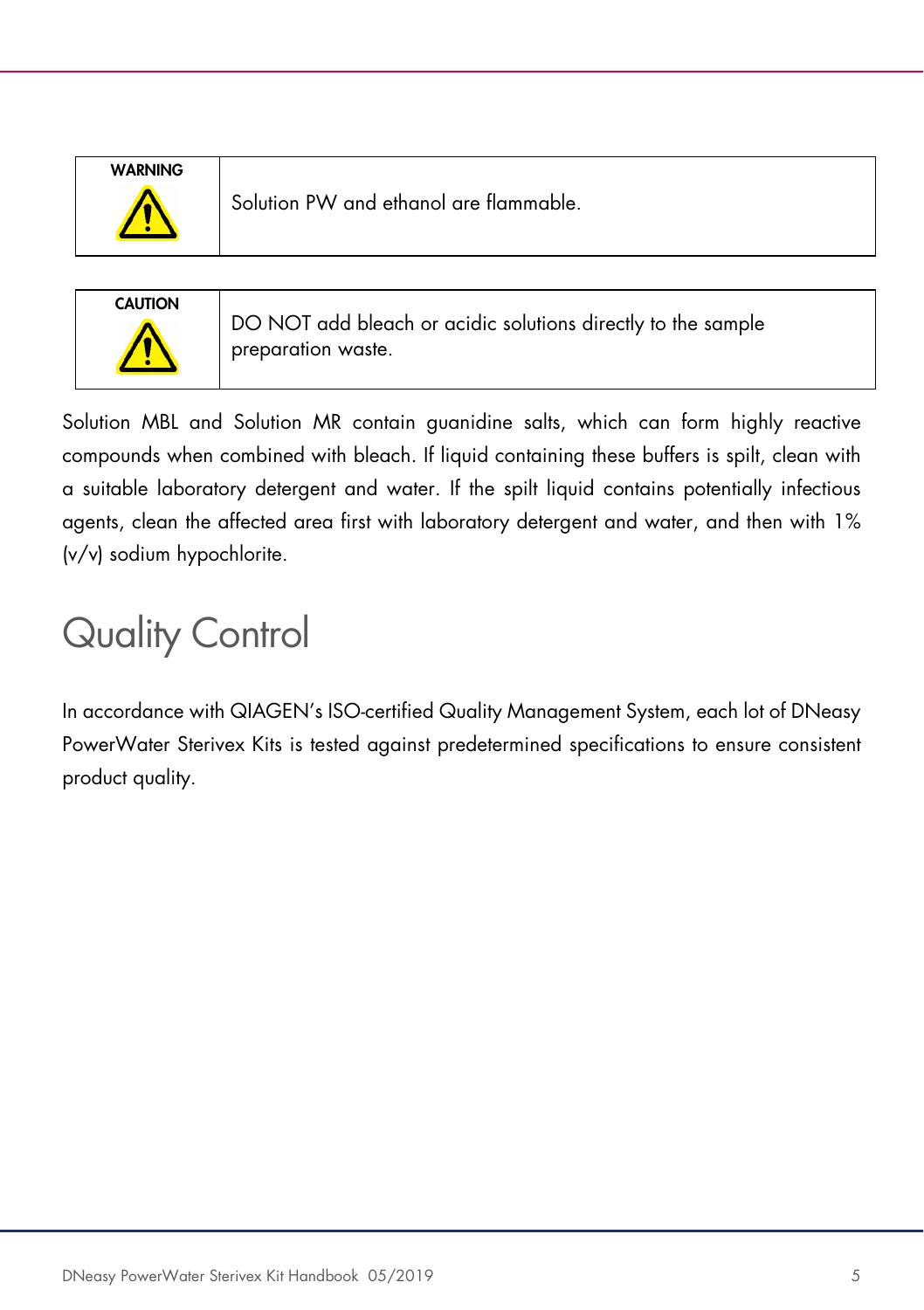### <span id="page-5-0"></span>Introduction

The DNeasy PowerWater Sterivex Kit is designed to isolate genomic DNA from Sterivex filter units (Millipore® cat. no. SVGPL10RC) without the need for enzymes or hazardous organic chemicals. Using a novel filter membrane treatment, microbes are released from Sterivex filter units without extensive incubation times or the need to cut open the plastic casing holding the membrane. Inhibitor Removal Technology® (IRT) is included to provide high-quality DNA from all types of water samples, even those containing heavy amounts of contaminants. In addition, MB Spin Columns and tube extenders allow for one-step addition of the entire sample lysate (4.5 ml) and elution in a 50–100 µl volume.

#### <span id="page-5-1"></span>Principle and procedure

The DNeasy PowerWater Sterivex Kit protocol starts with the addition and incubation of the Sterivex units with a novel filter membrane treatment. Lysis buffer is added to the units, which are then mixed. The lysate is then removed for additional mechanical lysis in a 5 ml beadbeating tube. After the protein and inhibitor removal steps, total genomic DNA is captured on an MB Spin Column under vacuum. The column is washed, and high-quality DNA is eluted from the MB Spin Column filter membrane for use in downstream applications, including PCR and qPCR.

Note: A vacuum manifold is highly recommended for this protocol. If a vacuum manifold is not available, refer to Appendix B: Options in the Absence of a Vacuum Manifold, page [20,](#page-19-0) for more information.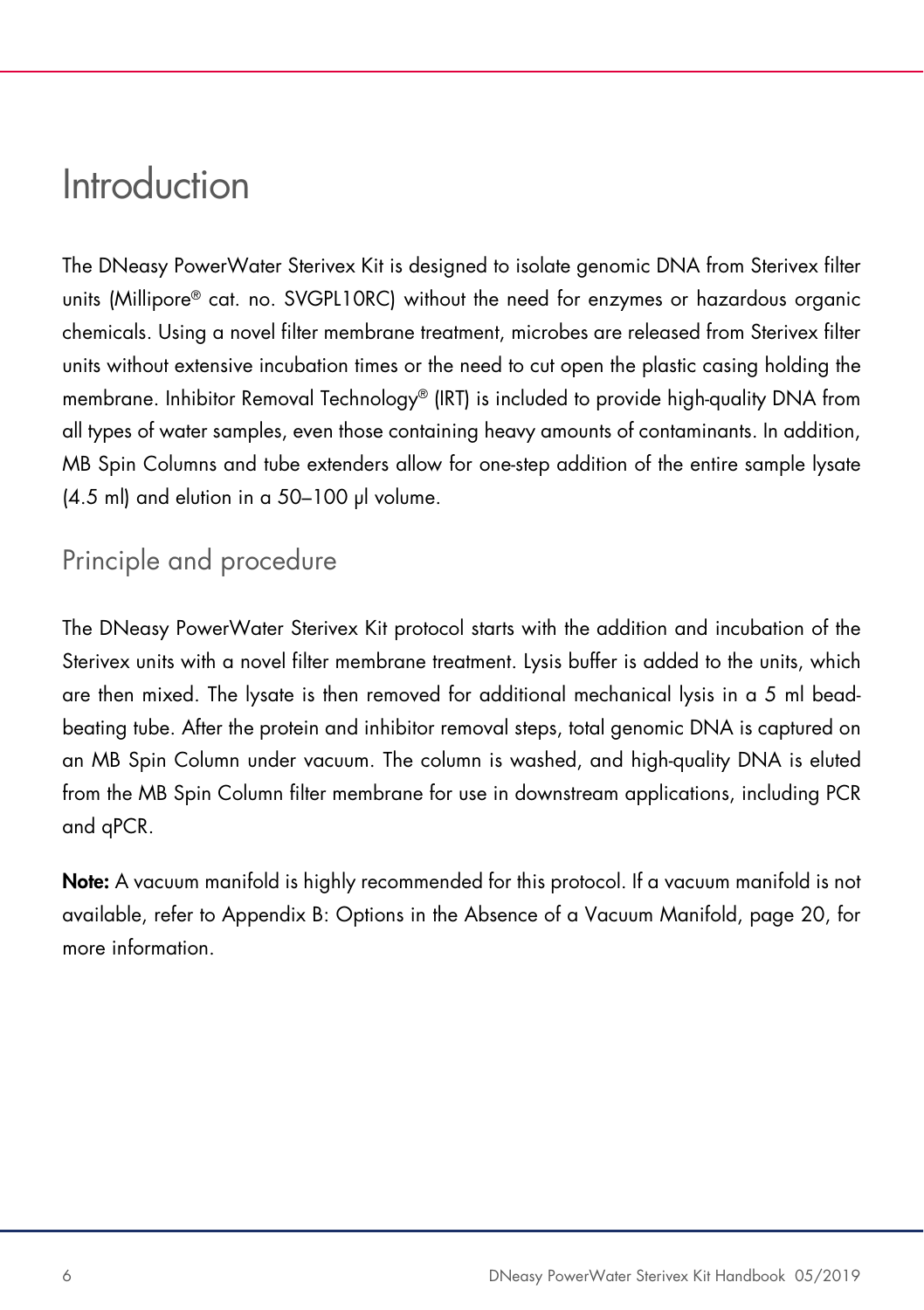

#### DNeasy PowerWater Sterivex Kit Procedure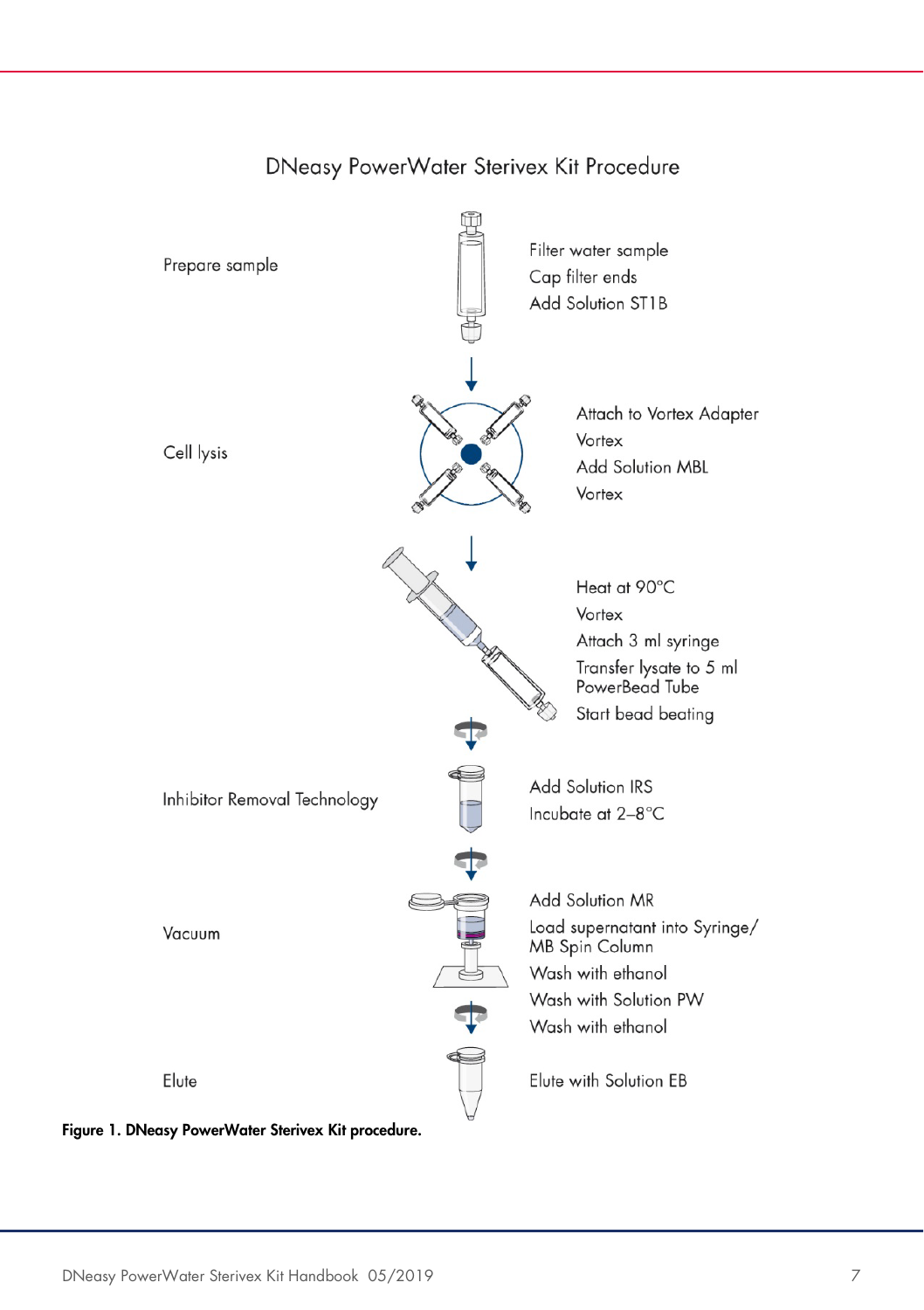# <span id="page-7-0"></span>Equipment and Reagents to Be Supplied by User

When working with chemicals, always wear a suitable lab coat, disposable gloves, and protective goggles. For more information, consult the appropriate safety data sheets (SDSs) available from the product supplier.

- Centrifuge for 15 ml tubes  $\leq 4000 \times g$
- Water bath or heat block set at 90°C
- Microcentrifuge (13,000  $\times$  *g*)
- Pipettors
- Vortex-Genie<sup>®</sup>2 vortex
- Vortex adapter for 5 ml and 15 ml tubes (cat. no. 13000-V1-5)
- QIAvac® 24 Plus Manifold (cat. no. 19413)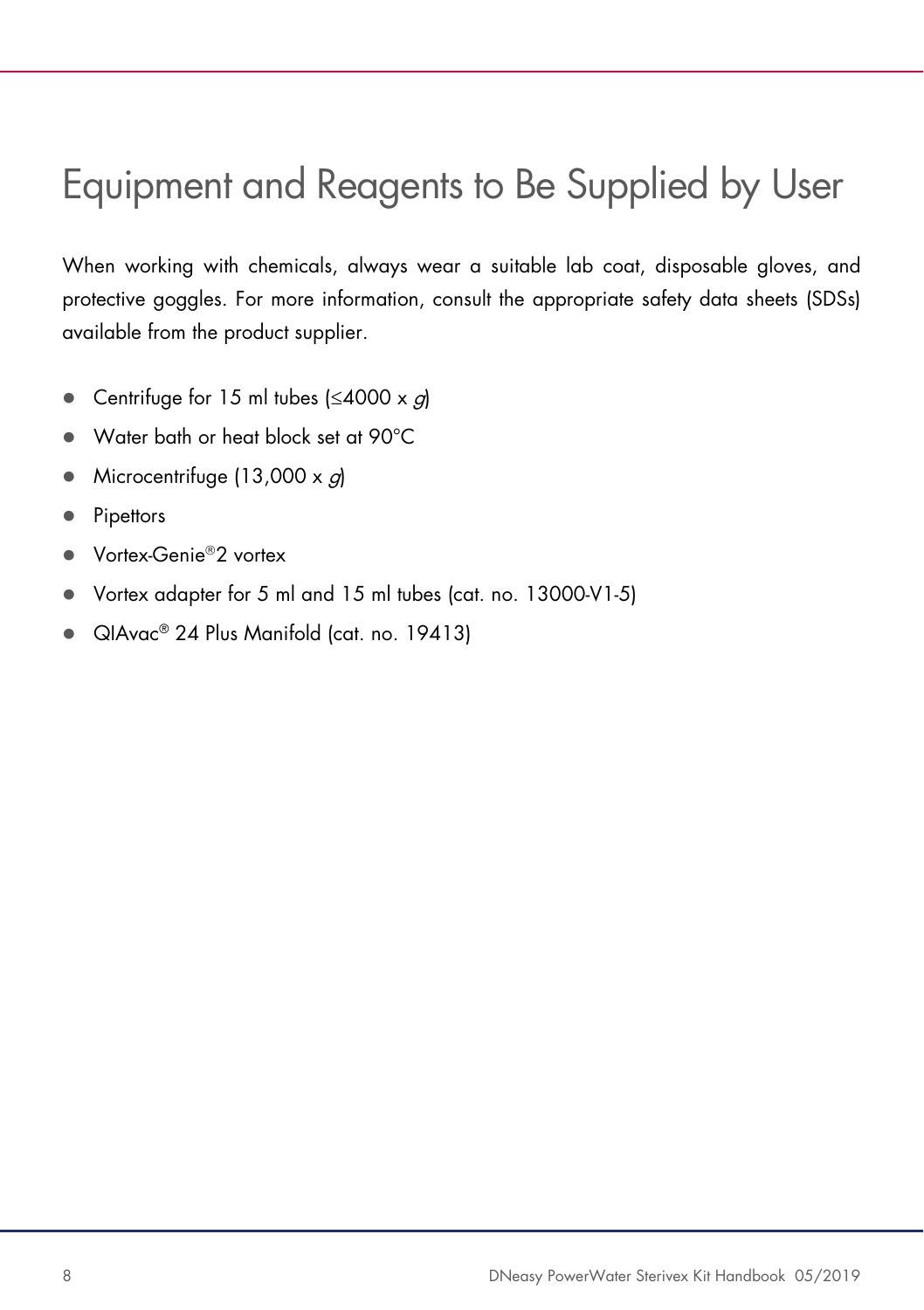### <span id="page-8-0"></span>Protocol: Experienced User

#### Important points before starting

- We recommend you use Sterivex filter units (Millipore cat. no. SVGPL10RC). If you have non–Luer-style Sterivex filters, please refer to the "Troubleshooting Guide", page [17,](#page-16-0) or contact technical services for recommendations.
- Add Solution ST1A to the bottle labeled Solution ST1B, and mix well.
- Warm Solutions MBL and MR at 65°C for 5–10 min to dissolve precipitates prior to use. Solutions MBL and MR must be used while still warm.
- Shake Solution PW to mix before use.

#### Procedure

- 1. Filter water sample through a Sterivex filter unit. Remove as much of the remaining liquid as possible using a syringe containing air. Cap both ends with the inlet and outlet caps.
- 2. Remove the inlet cap and add 0.9 ml of Solution ST1B using a pipette tip. Insert pipette completely into inlet so that pipette tip is visible inside the unit just above the membrane.
- 3. Re-cap the inlet and secure the Sterivex filter unit horizontally, with the inlet facing out, to a vortex adapter.
- 4. Vortex at minimum speed for 5 min.
- 5. While still attached to the vortex adapter, rotate the Sterivex filter unit 180 degrees from the original position. Vortex at minimum speed for an additional 5 min.
- 6. Set the Sterivex filter unit with the inlet facing up and remove the inlet cap. Add 0.9 ml of Solution MBL using a pipette tip. Insert pipette completely into the inlet so that the pipette tip is visible inside the unit just above the membrane. Re-cap the inlet.
- 7. Incubate the Sterivex filter unit at 90ºC for 5 min. Ensure heat is evenly distributed. Note: Do not heat at higher temperatures or for longer than 5 min.
- 8. Cool the unit at room temperature for 2 min. Ensure that the caps are on tightly.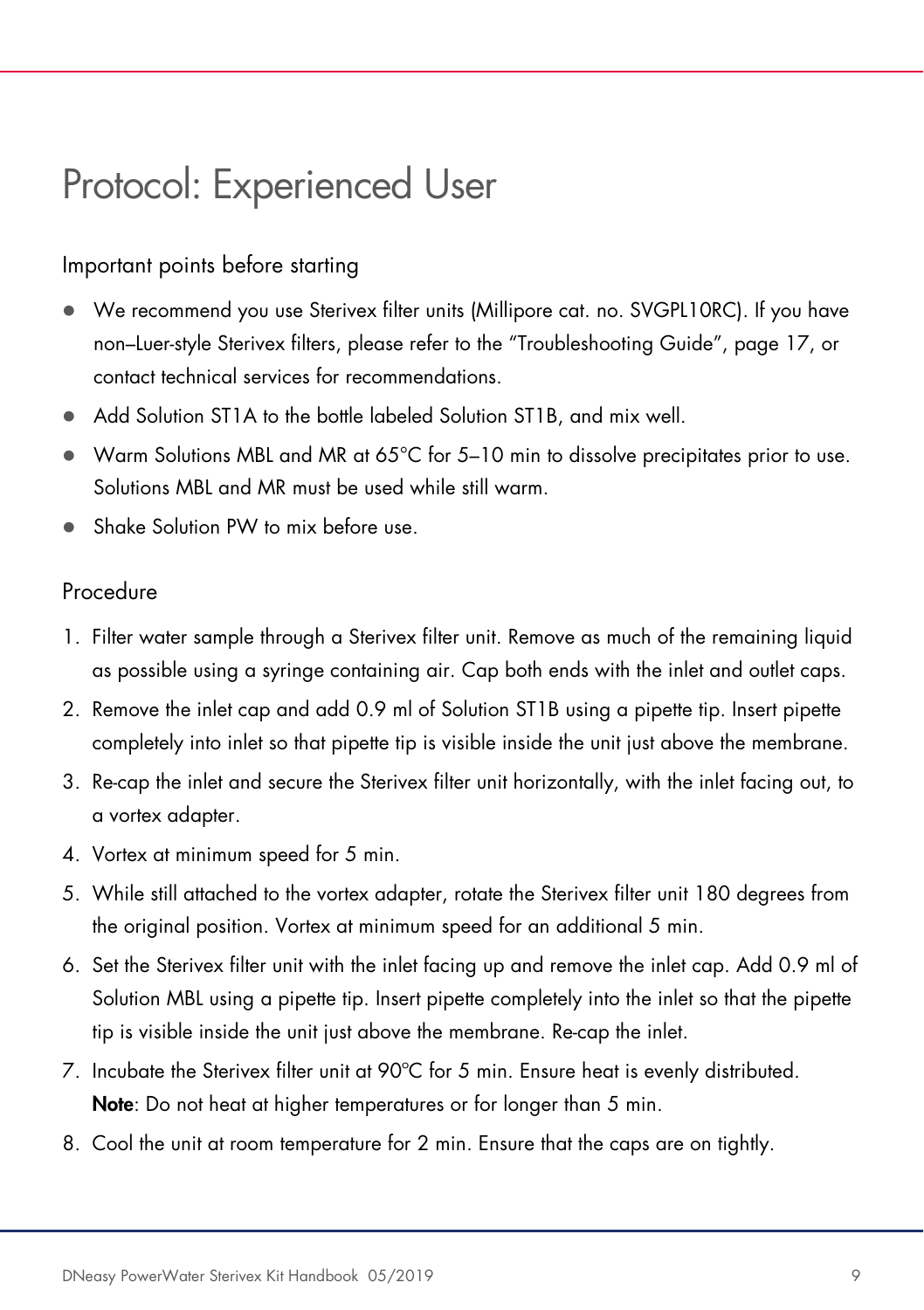- 9. Secure the Sterivex filter unit horizontally, with the inlet facing out, to a vortex adapter.
- 10. Vortex at maximum speed for 5 min. Set the Sterivex filter unit with the inlet facing up and remove the inlet cap.
- 11. Pull back the plunger of a 3 ml syringe to fill the barrel with 1 ml of air, and then attach it to the inlet of Sterivex filter unit. Push air into the unit until there is resistance, and then release the plunger. Continue to pull back on the plunger to remove as much of the lysate as possible. Detach the syringe from the Sterivex filter unit.
- 12. Add the lysates to 5 ml glass PowerBead Tubes. Secure the PowerBead Tubes horizontally to a vortex adapter.
- 13. Vortex at maximum speed for 5 min. Centrifuge at 4000  $\times$  *a* for 1 min.
- 14. Transfer all the supernatant to a clean 2.2 ml collection tube.
- 15. Add 300 µl of Solution IRS and vortex briefly to mix. Incubate at 2-8°C for 5 min.
- 16. Centrifuge the tube at 13,000  $\times$  g for 1 min. Avoiding the pellet, transfer the supernatant to a clean 5 ml collection tube.
- 17. Place a tube extender firmly into an MB Spin Column.
- 18. Attach the tube extender/MB Spin Column unit to a VacConnector and VacValve on the QIAvac 24 Plus Manifold.
- 19. Add 3 ml of Solution MR to the Collection Tube containing supernatant. Vortex to mix.
- 20. Load the entire 4.5 ml of supernatant into the tube extender/MB Spin Column.
- 21. Turn on the vacuum source and open the VacValve of the port. Allow the lysate to pass through. After the lysate has passed through completely, close the VacValve of that port.
- 22. While keeping the MB Spin Column attached to the VacValve, remove the tube extender and discard.
- 23. Add 0.8 ml of ethanol to the MB Spin Column. Open the VacValve. Allow the ethanol to pass through the column completely. Close the VacValve.
- 24. Add 0.8 ml of Solution PW to the MB Spin Column. Open the VacValve and allow Solution PW to pass through the column completely. Continue to pull a vacuum for another minute to dry the membrane. Close the VacValve.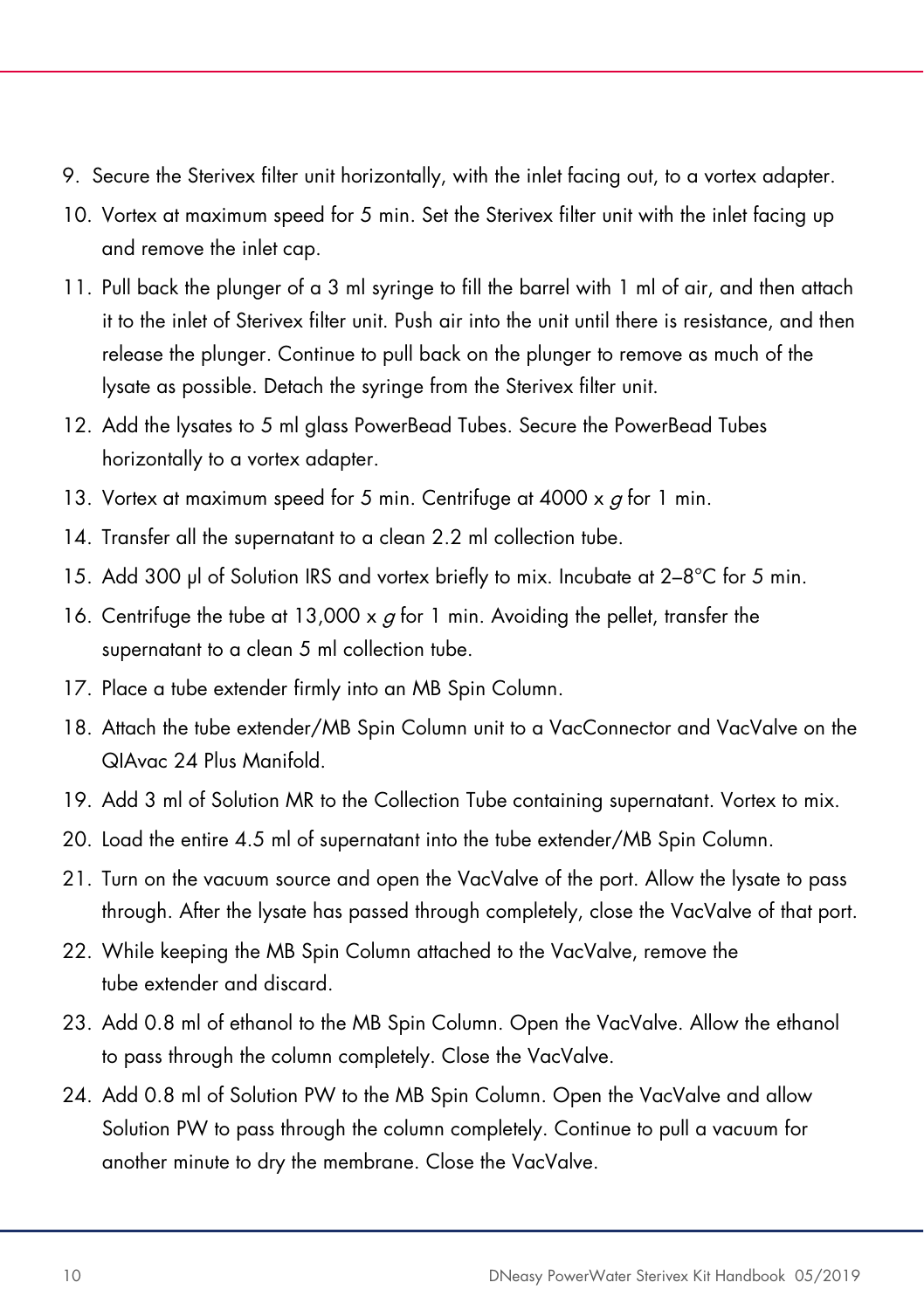- 25. Add 0.8 ml of ethanol to the MB Spin Column. Open the VacValve and apply a vacuum until the ethanol has passed through the MB Spin Column completely. Continue to pull a vacuum for another minute to dry the membrane. Close the VacValve.
- 26. Turn off the vacuum source and open an unused port to vent the manifold. If all 20 ports are in use, break the vacuum at the source.
- 27. Remove the MB Spin Column and place in a 2.2 ml collection tube. Centrifuge the tube at 13,000  $\times$  g for 2 min to completely dry the membrane.
- 28. Transfer the MB Spin Column to a new 2.2 ml collection tube and add 100 ul of Solution EB or sterile DNA-free PCR-grade water to the center of the white filter membrane.
- 29. Centrifuge at  $13,000 \times g$  for 1 min at room temperature. Discard the MB Spin Column. The DNA is now ready for any downstream application.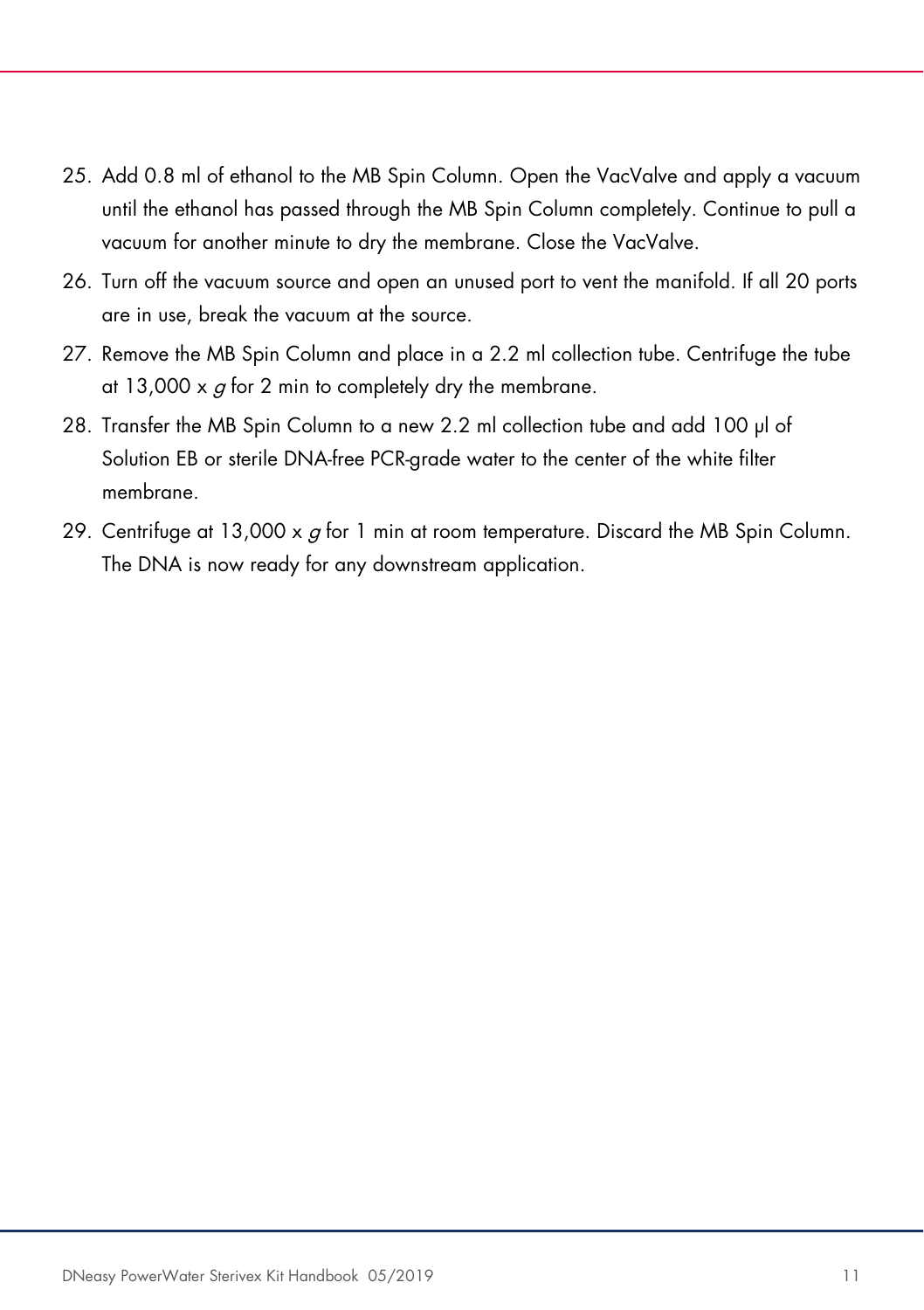### <span id="page-11-0"></span>Protocol: Detailed

#### Important points before starting

- We recommend you use Sterivex filter units (Millipore cat. no. SVGPL10RC). If you have non–Luer-style Sterivex filters, please refer to the "Troubleshooting Guide", page [17,](#page-16-0) or contact technical services for recommendations.
- Add Solution ST1A to the bottle labeled Solution ST1B, and mix well.
- Warm Solutions MBL and MR at 65°C for 5–10 min to dissolve precipitates prior to use. Solutions MBL and MR must be used while still warm.
- Shake Solution PW to mix before use.

#### Procedure

1. Filter water sample through a Sterivex filter unit. Remove as much of the remaining liquid as possible using a syringe containing air. Cap both ends with the inlet and outlet caps. Note: For long-term storage, Sterivex filter units should be stored capped without excess liquid at  $-30$  to  $-15^{\circ}$ C.

Note: We do not recommend adding SET (sucrose/EDTA/Tris) buffer to Sterivex filter units for storage. SET buffer is not required for this protocol and may interfere with DNA extraction and inhibitor removal. Refer to the "Storage with SET Buffer" section in the "Troubleshooting Guide" (page [17\)](#page-16-1) for more information.

- 2. Remove the inlet cap and add 0.9 ml of Solution ST1B using a pipette tip. Insert pipette completely into inlet so that pipette tip is visible inside the unit, just above the membrane. Note: Solution ST1B is a cell-release solution that helps pull microbes from the membrane into the solution so that they can be lysed. After Solution ST1A is added to the bottle labeled Solution ST1B, it should be stored at 2–8°C.
- 3. Re-cap the inlet and secure the Sterivex filter unit horizontally, with the inlet facing out, to a vortex adapter.
- 4. Vortex at minimum speed for 5 min.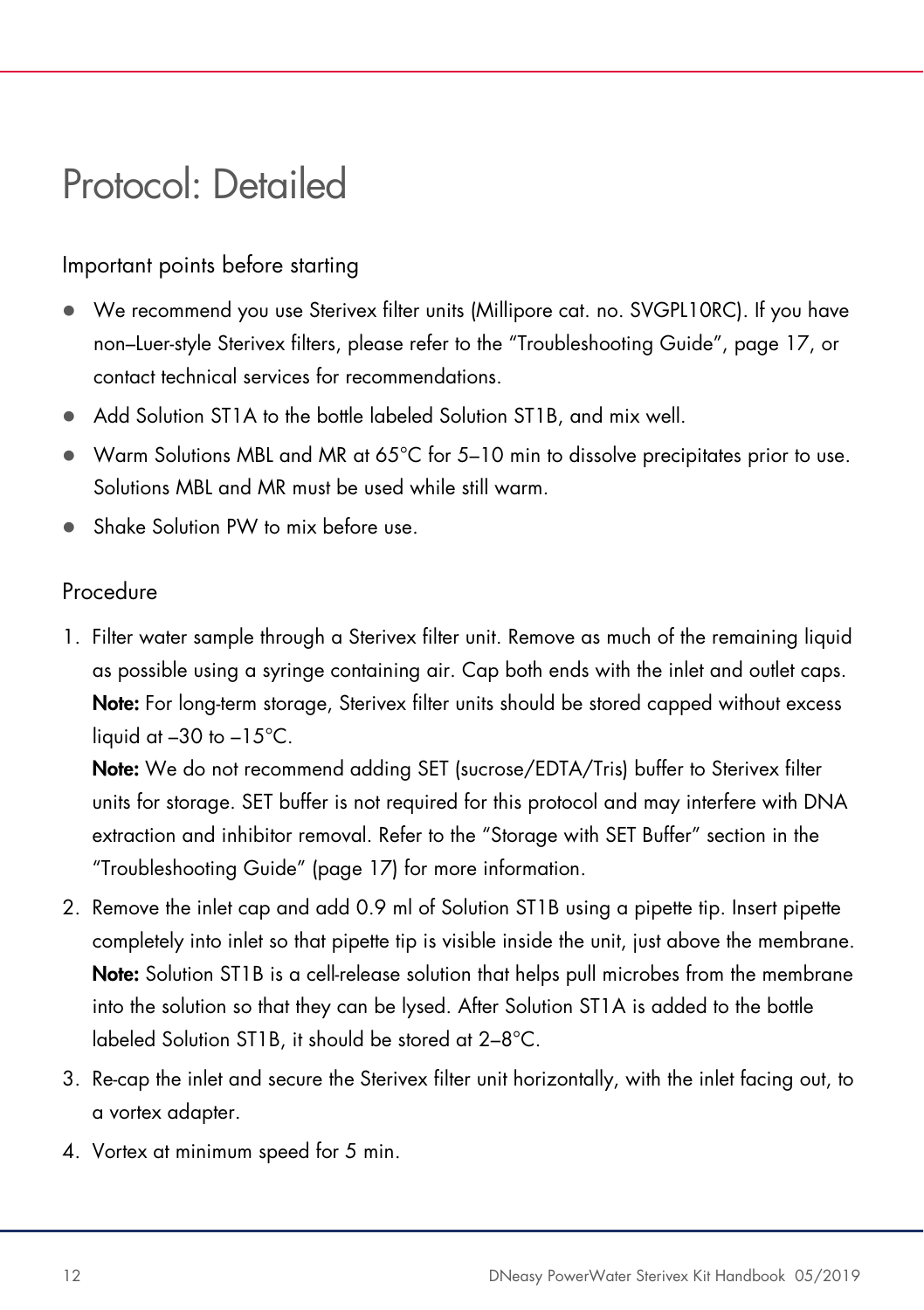- 5. While still attached to the vortex adapter, rotate the Sterivex filter unit 180 degrees from the original position. Vortex at minimum speed for an additional 5 min.
- 6. Set the Sterivex filter unit with the inlet facing up and remove the inlet cap. Add 0.9 ml of Solution MBL using a pipette tip. Insert pipette completely into the inlet so that the pipette tip is visible inside the unit, just above the membrane. Re-cap the inlet. Note: Solution MBL is a strong lysing reagent that includes a detergent to help break cell walls and will remove non-DNA organic and inorganic materials. It is also part of the Inhibitor Removal Technology (IRT). When cold, this solution will form a white precipitate in the bottle. Heating to 65°C will dissolve the components without damaging them. Solution MBL should be used while it is still warm.
- 7. Incubate the Sterivex filter unit at 90ºC for 5 min. Ensure heat is evenly distributed. Note: Do not heat at higher temperatures or for longer than 5 min. Note: For samples containing easy-to-lyse organisms or where less DNA shearing is desired, this step can be omitted. Refer to the "Alternative Lysis Methods" section, page [18,](#page-17-0) in the "Troubleshooting Guide".
- 8. Cool the unit at room temperature for 2 min. Ensure that the caps are on tightly.
- 9. Secure the Sterivex filter unit horizontally, with the inlet facing out, to a vortex adapter.
- 10. Vortex at maximum speed for 5 min. Set the Sterivex filter unit with the inlet facing up and remove the inlet cap.

Note: Vortexing at maximum speed helps to further free microbes and lyse cells within the Sterivex filter membrane.

- 11. Pull back the plunger of a 3 ml syringe to fill the barrel with 1 ml of air, and then attach it to the inlet of Sterivex filter unit. Push air into the unit until there is resistance, and then release the plunger. Continue to pull back on the plunger to remove as much of the lysate as possible. Detach the syringe from the Sterivex filter unit. Note: Lysate containing both intact and lysed microbes is removed from the Sterivex filter unit for further processing.
- 12. Add the lysates to 5 ml glass PowerBead Tubes. Secure the PowerBead Tubes horizontally to a vortex adapter.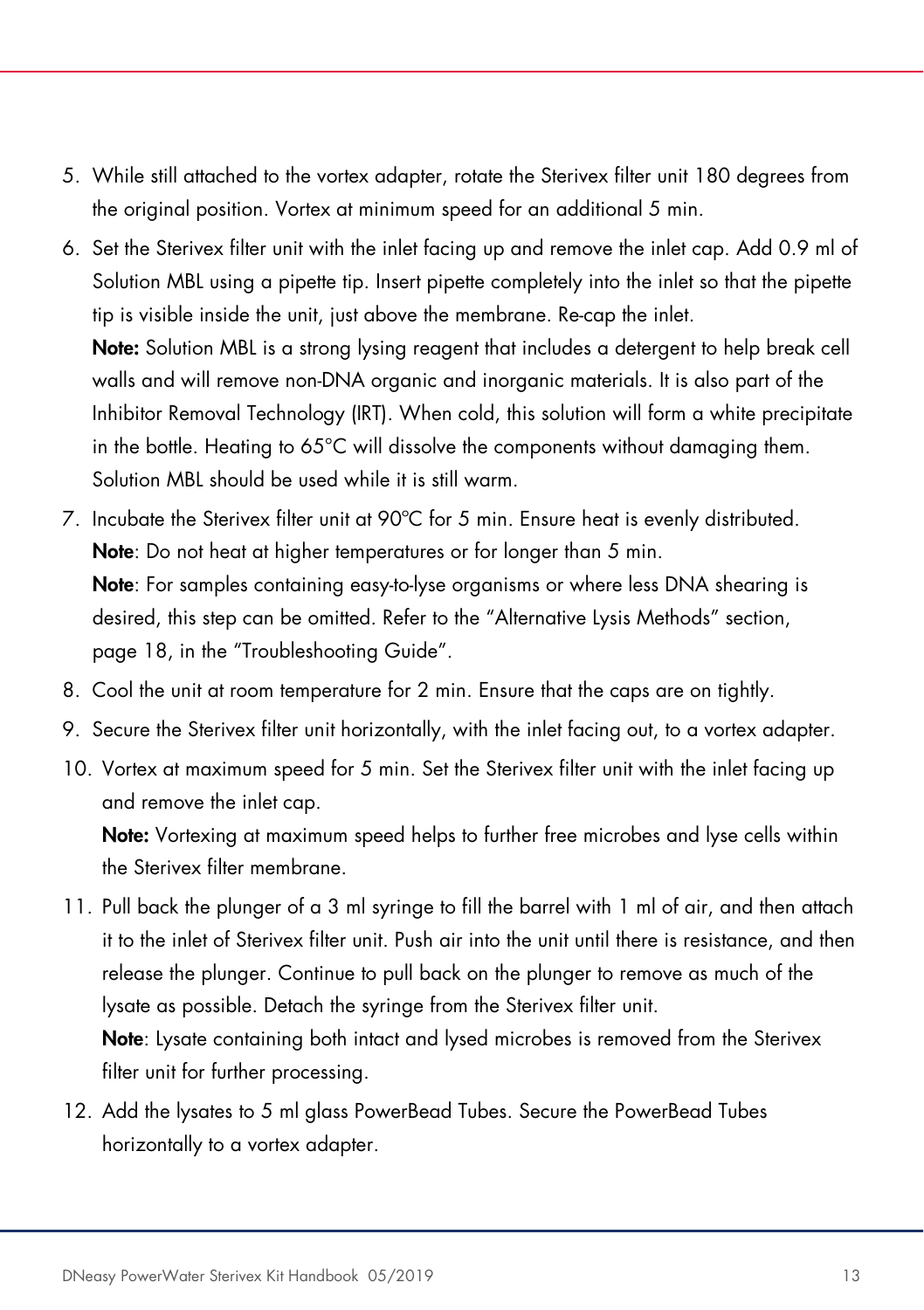Note: For samples containing easy-to-lyse organisms or where less DNA shearing is desired, steps 12 and 13 can be omitted. Refer to the "Alternative Lysis Methods" section, page [18,](#page-17-0) in the "Troubleshooting Guide".

- 13. Vortex at maximum speed for 5 min. Centrifuge at 4000  $\times$  q for 1 min.
- 14. Transfer all the supernatant to a clean 2.2 ml collection tube. Note: Placing the pipette tip down into the beads and against the bottom of the tube is required. Pipet more than once to ensure removal of all the supernatant. Any carryover of beads will not affect subsequent steps. Expect to recover ~1.5 ml of supernatant. The supernatant is separated and removed from sample debris and beads at this step.
- 15. Add 300 µl of Solution IRS and vortex briefly to mix. Incubate at 2–8°C for 5 min. Note: Solution IRS is another part of the Inhibitor Removal Technology® (IRT) and is a second reagent to remove additional non-DNA organic and inorganic materials, including humic acid, cell debris, and proteins. It is important to remove contaminating organic and inorganic matter that may reduce DNA purity and inhibit downstream DNA applications.
- 16. Centrifuge the tube at 13,000  $\times$  *a* for 1 min. Avoiding the pellet, transfer the supernatant to a clean 5 ml collection tube.

Note: The pellet at this point contains additional non-DNA organic and inorganic materials. For highest DNA yield and purity, avoid transferring any of the pellet.

- 17. Place a tube extender firmly into an MB Spin Column. Note: The tube extender serves as an MB Spin Column extender that allows the one-step addition of all sample lysate (4.5 ml) without the use of a midi or maxi column and centrifugation.
- 18. Attach the tube extender/MB Spin Column unit to a VacConnector and VacValve on the QIAvac 24 Plus Manifold.
- 19. Add 3 ml of Solution MR to the collection tube that contains supernatant. Vortex to mix. Note: Solution MR is a high-concentration salt solution. DNA binds tightly to silica at high salt concentrations. Solution MR adjusts the salt concentration to selectively allow for the binding of DNA to the MB Spin Column filter membrane, but non-DNA organic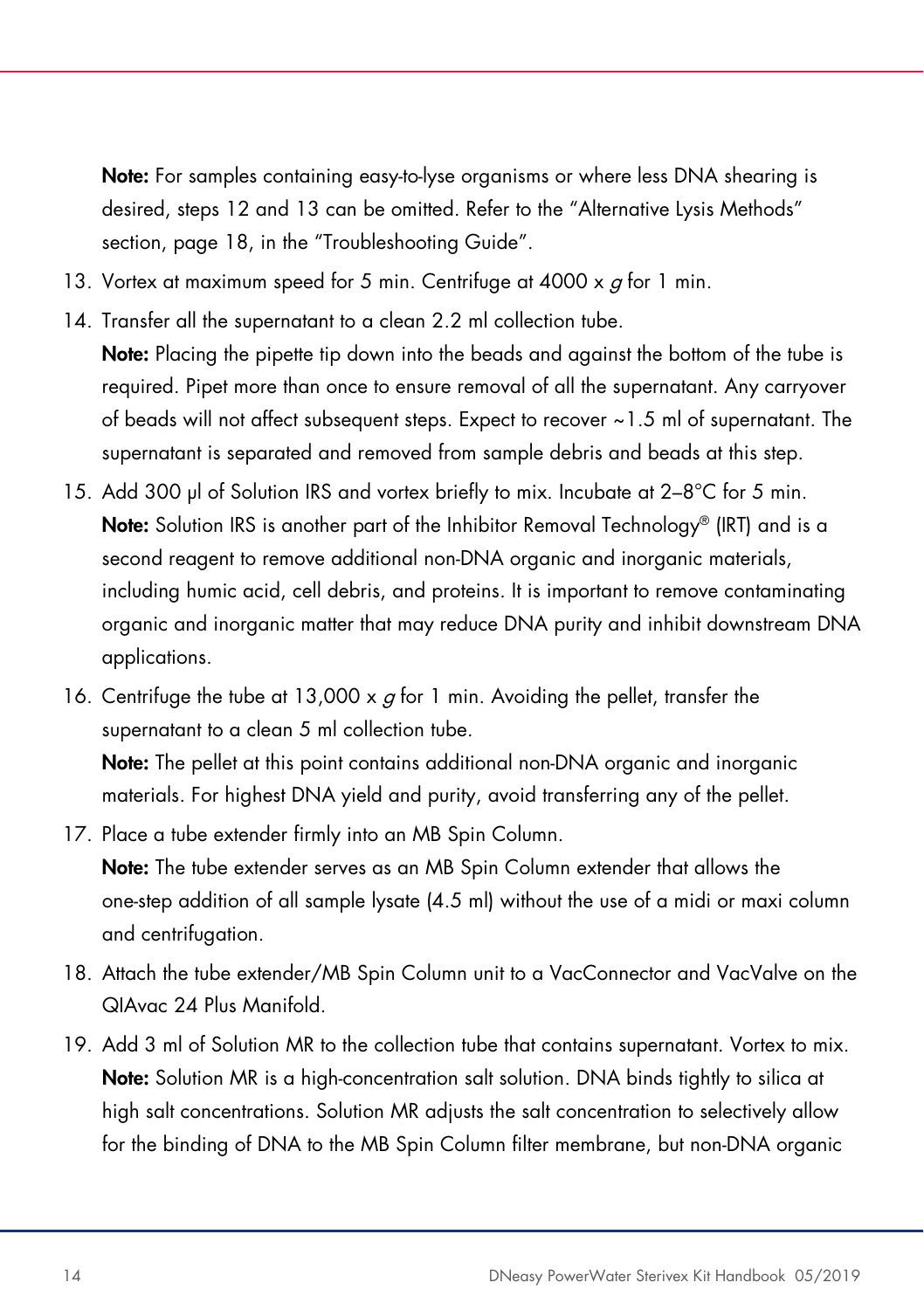and inorganic materials that may still be present at low levels are prevented from binding.

- 20. Load the entire 4.5 ml of supernatant into the tube extender/MB Spin Column.
- 21. Turn on the vacuum source and open the VacValve of the port. Allow the lysate to pass through. After the lysate has passed through completely, close the VacValve of that port. Note: The DNA is selectively bound to the MB Spin Column filter membrane while contaminants pass through.
- 22. While keeping the MB Spin Column attached to the VacValve , remove the tube extender from the MB Spin Column and discard. Note: The tube extender is discarded so that the MB Spin Column can be washed
- 23. Add 0.8 ml of ethanol into the MB Spin Column. Open the VacValve. Allow the ethanol to pass through the column completely. Close the VacValve. Note: The ethanol prewash helps remove residual contaminants, to result in higher DNA purity and yield.
- 24. Add 0.8 ml of Solution PW to the MB Spin Column. Open the VacValve and allow Solution PW to pass through the column completely. Continue to pull a vacuum for another minute to dry the membrane. Close the VacValve. Note: Solution PW is an alcohol-based wash solution used to further clean the DNA that is bound to the MB Spin Column filter membrane. This wash solution removes residual salt and other contaminants while allowing the DNA to stay bound to the MB Spin Column filter membrane.
- 25. Add 0.8 ml of ethanol to the MB Spin Column. Open the VacValve and apply a vacuum until the ethanol has passed through the MB Spin Column completely. Continue to pull a vacuum for another minute to dry the membrane. Close the VacValve. Note: Ethanol ensures complete removal of Solution PW, to result in higher DNA purity and yield.
- 26. Turn off the vacuum source and open an unused port to vent the manifold. If all 20 ports are in use, break the vacuum at the source.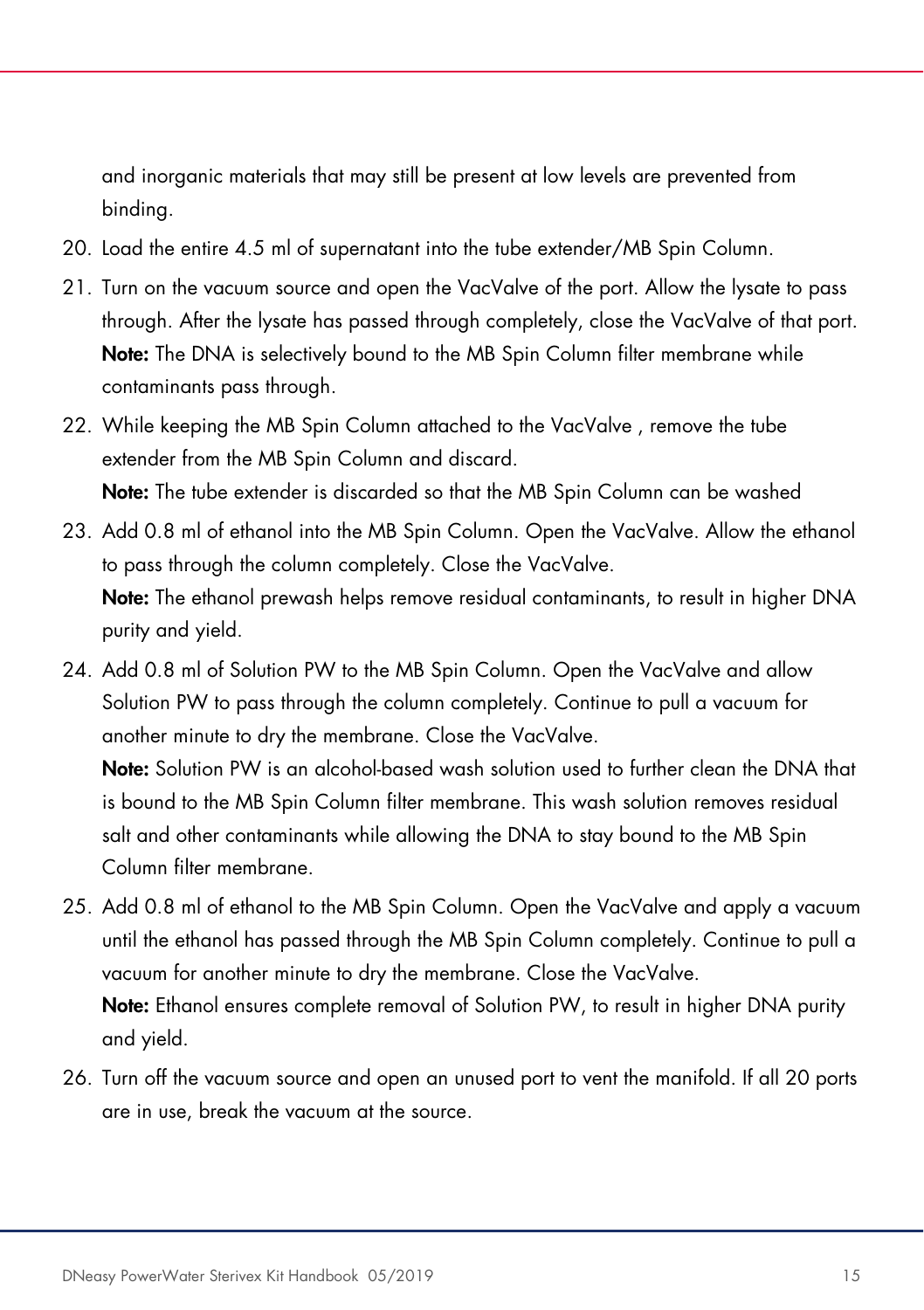- 27. Remove the MB Spin Column and place in a 2.2 ml collection tube. Centrifuge the tube at 13,000  $\times$  q for 2 min to completely dry the membrane. Note: The second spin removes residual ethanol. It is critical to remove all traces of ethanol because it can interfere with downstream DNA applications such as PCR, restriction digests, and gel electrophoresis.
- 28. Transfer the MB Spin Column to a new 2.2 ml collection tube and add 100 µl of Solution EB or sterile, DNA-free, PCR-grade water to the center of the white filter membrane.

Note: Placing EB (sterile elution buffer) in the center of the small white membrane will ensure the entire membrane is wet. This will result in a more efficient and complete release of the DNA from the filter membrane. As Solution EB passes through the MB Spin Column filter membrane, the DNA that was bound in the presence of high salt is selectively released by Solution EB (10 mM Tris), which lacks salt. Solution EB contains no EDTA. If DNA degradation is a concern, sterile TE may also be used instead of Solution EB for elution of DNA from the MB Spin Column.

Note: Alternatively, sterile, DNA-free, PCR-grade water may be used for DNA elution from the MB Spin Column at this step.

29. Centrifuge at 13,000  $\times g$  for 1 min at room temperature. Discard the MB Spin Column. The DNA is now ready for any downstream application.

Note: We recommend storing DNA frozen (-30 to -15°C<sup>[\\*](#page-15-0)</sup> or -90 to -65°C<sup>†</sup>). To concentrate DNA, refer to the "Troubleshooting Guide" on page [17.](#page-16-0)

<span id="page-15-0"></span><sup>\*</sup> For freezers that are set at −20°C.

<span id="page-15-1"></span><sup>†</sup> For freezers that are set at −80°C.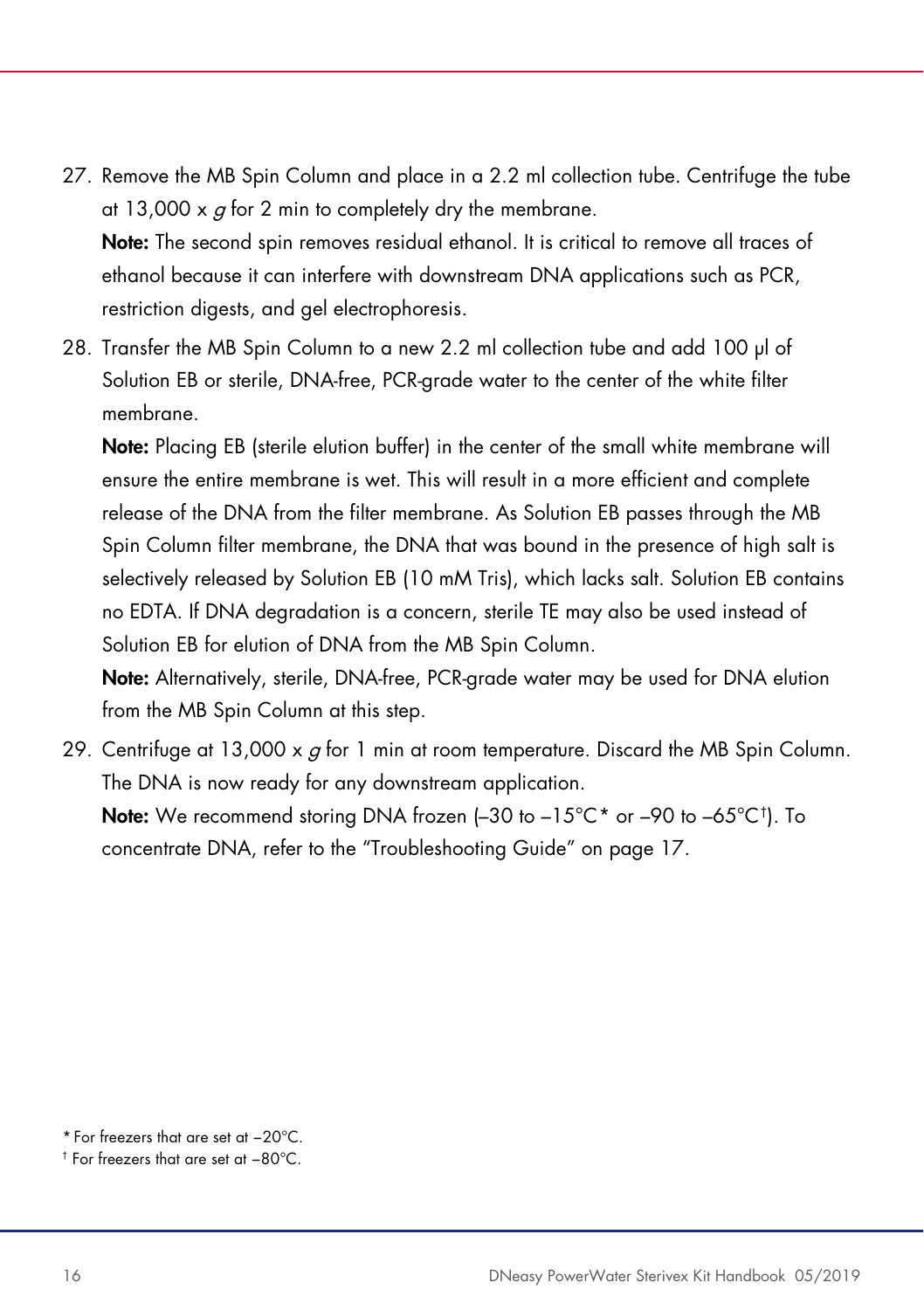### <span id="page-16-0"></span>Troubleshooting Guide

This troubleshooting guide may be helpful in solving any problems that may arise. For more information, see also the Frequently Asked Questions page at our Technical Support Center: www.qiagen.com/FAQ/FAQList.aspx. The scientists in QIAGEN Technical Services are always happy to answer any questions you may have about either the information and/or protocols in this handbook or sample and assay technologies. For contact information, visit www.qiagen.com.

<span id="page-16-1"></span>

|    | Sample processing                     |                                                                                                                                                                                                                                                                                                                                                                                                                                                                                                                                                                                  |  |
|----|---------------------------------------|----------------------------------------------------------------------------------------------------------------------------------------------------------------------------------------------------------------------------------------------------------------------------------------------------------------------------------------------------------------------------------------------------------------------------------------------------------------------------------------------------------------------------------------------------------------------------------|--|
| a) | Filter membrane selection             | We recommend Sterivex filter units (Millipore cat. no. SVGPL10RC). These<br>units have a male Luer-Lok tip (outlet) that can be easily capped, minimizing<br>the risk of sample loss or leakage. Other commonly used units have a male<br>tip only. If units containing a male tip are used instead of the male Luer-Lok<br>tip, an alternate cap will need to be used. Capping methods include a male<br>Luer plug, clay, or wax. Parafilm can also be used to help seal the unit and<br>prevent leakage.                                                                       |  |
| b) | Storage with SET buffer               | SET (sucrose/EDTA/Tris) buffer should not be added to the Sterivex filter<br>units for storage. Sterivex filter units can be stored frozen at $-15$ to $-30^{\circ}$ C<br>without any solutions. If Sterivex filter units contain SET buffer, then the buffer<br>should be pushed through the unit with a syringe and the units washed with a<br>balanced salt solution, such as sterile phosphate buffered saline (PBS) or<br>0.85% saline. Removal of the SET buffer and washing of the unit may cause a<br>reduction in DNA yield due to premature lysis of labile organisms. |  |
| c) | <b>MB Spin Columns</b><br>get clogged | Check to make sure there are no cracks or breaks in the Luer-Lok fittings,<br>which would result in loss of vacuum pressure at that port. Solution MR must<br>be heated and used while still warm to ensure a steady flow through the<br>column under vacuum. If the MB Spin Columns become clogged, the syringe<br>plunger can be reinserted and used to manually push the lysate through the<br>column.                                                                                                                                                                        |  |
|    |                                       | Alternatively, the MB Spin Columns can be placed in 2.2 ml collection tubes<br>(provided) and centrifuged at 13,000 $\times$ g until all the lysate has flowed<br>through and the DNA is bound to the column. The MB Spin Columns can then<br>be placed back onto the vacuum manifold for washing or kept in the<br>2.2 ml collection tubes and washed using centrifugation.                                                                                                                                                                                                     |  |

#### Comments and suggestions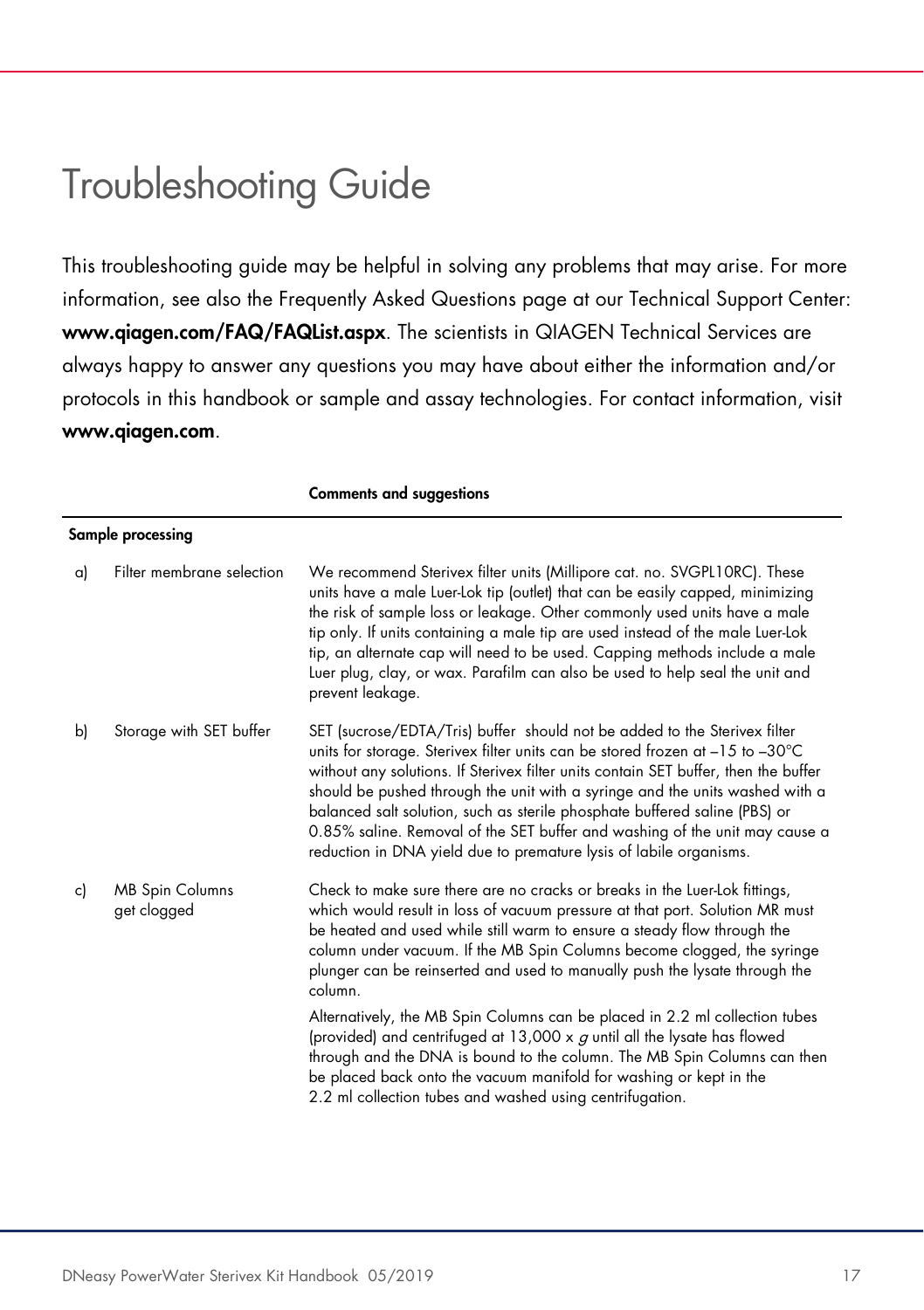#### Comments and suggestions

#### DNA

| a) | You obtain low A260/230<br>ratios                                         | A <sub>260/230</sub> readings are one measure of DNA purity. For samples with low<br>biomass, which would lead to low DNA yields $\langle$ <20 ng/ $\mu$ l), this ratio may fall<br>below 1.5. However, this ratio is not an indicator of amplification ability or<br>DNA integrity. Ethanol precipitation followed by resuspension in a smaller<br>volume to concentrate the DNA may help to improve the A260/230 ratio.                                                                                    |  |
|----|---------------------------------------------------------------------------|--------------------------------------------------------------------------------------------------------------------------------------------------------------------------------------------------------------------------------------------------------------------------------------------------------------------------------------------------------------------------------------------------------------------------------------------------------------------------------------------------------------|--|
| b) | DNA does not amplify                                                      | Check DNA yields by gel electrophoresis or spectrophotometer reading.<br>Template DNA concentrations and other reaction conditions, such as enzyme<br>activity and copy number of the target sequence, can influence PCR<br>outcomes. If DNA does not amplify after altering the concentration of<br>template DNA, please contact QIAGEN Technical Services.                                                                                                                                                 |  |
| c) | Concentrating eluted<br><b>DNA</b>                                        | The final volume of eluted DNA will be 100 µl. The DNA may be<br>concentrated by adding 5 µl of 3 M NaCl and inverting 3-5 times to mix.<br>Next, add 200 µl of 100% cold ethanol and invert 3-5 times to mix.<br>Centrifuge at 10,000 x $g$ for 5 min at room temperature. Decant all liquid.<br>Briefly dry residual ethanol in a speed vac or ambient air. Avoid overdrying<br>the pellet, or resuspension may be difficult. Resuspend precipitated DNA in<br>desired volume of 10 mM Tris (Solution EB). |  |
| d) | DNA floats out of a well<br>when loading a gel                            | This usually occurs because residual ethanol remains in the final sample. To<br>ensure complete drying of the membrane after adding ethanol, centrifuge the<br>MB Spin Column in a clean 2 ml collection tube for an additional minute.<br>Ethanol precipitation (described in "Concentrating eluted DNA", previous                                                                                                                                                                                          |  |
|    |                                                                           | row) is the best way to remove residual ethanol.<br>If you live in a humid climate, you may experience increased difficulty drying<br>the membrane in the centrifuge. Increase the centrifugation time at step 27 by<br>another minute or until no visible moisture remains on the membrane.                                                                                                                                                                                                                 |  |
| e) | Storing DNA                                                               | DNA is eluted in Solution EB (10 mM Tris) and must be stored at -15 to<br>-30°C or -65 to -90°C (for freezers set at -20°C or -80°C, respectively) to<br>prevent degradation. DNA can be eluted in TE without loss, but the EDTA<br>may inhibit downstream reactions such as PCR and automated sequencing.                                                                                                                                                                                                   |  |
|    | Alternative lysis methods                                                 |                                                                                                                                                                                                                                                                                                                                                                                                                                                                                                              |  |
| a) | Sample contains<br>organisms that are easy<br>or difficult to lyse (e.g., | For samples containing easy-to-lyse organisms or where less DNA shearing is<br>desired, the heating step (step 7) and the bead-beating step (steps 12 and<br>13) can be omitted. The heating and bead-beating steps are critical for                                                                                                                                                                                                                                                                         |  |

archaea, and cyanobacteria.

samples that contain difficult-to-lyse organisms, such as spores, fungi,

<span id="page-17-0"></span>fungi, algae)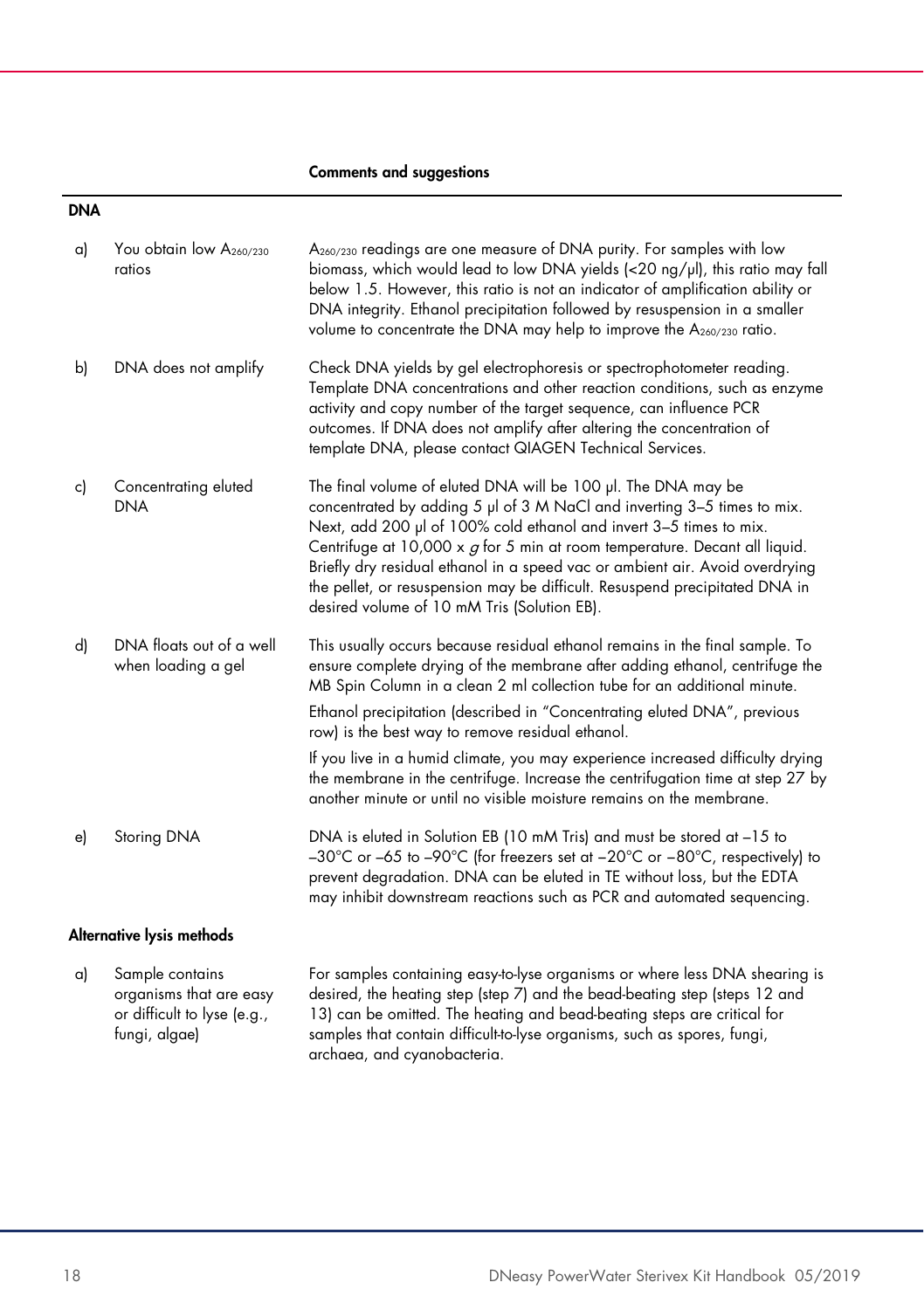# <span id="page-18-0"></span>Appendix A: Types of Water Samples

This appendix describes types of water sample and how to effectively process them.

#### Clear water samples

Water samples may vary from clear to highly turbid. Larger volumes of clear water can be processed, because there is less chance of filters clogging. Potable drinking water and ocean samples will generally allow for very high volumes, depending on their quality and particulate count. In most cases, 100 ml – 10 liters can be processed. Some users report processing even higher volumes.

#### Turbid water samples

Turbid samples with high levels of suspended solids or sediments tend to clog the Sterivex filter units (0.22 micron), so less water can be filtered per unit. Prior to filtering, samples can be stored in a container to allow suspended solids to settle. For samples where settling does not occur or is not desired, using a prefilter with larger pore size is recommended.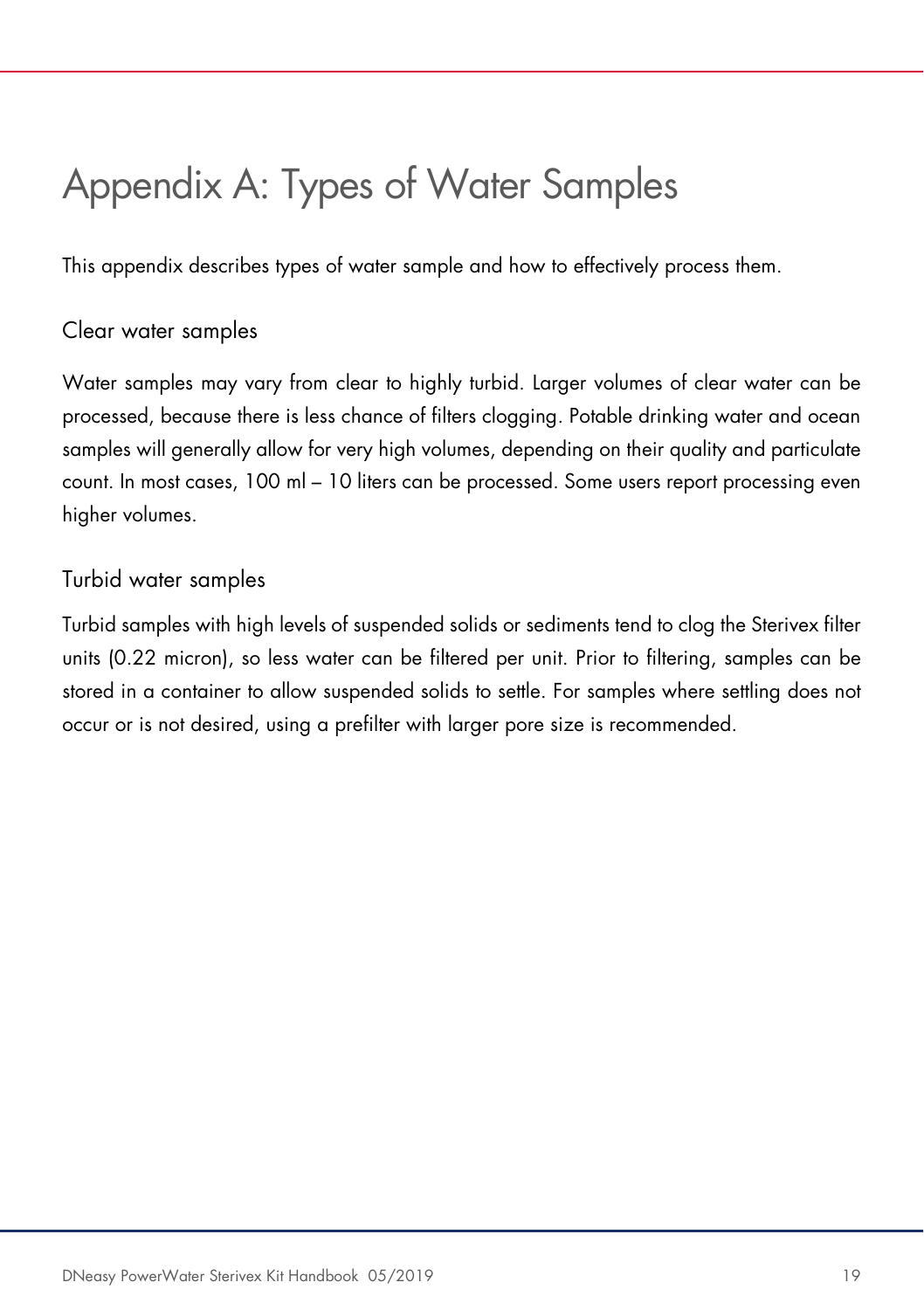# <span id="page-19-0"></span>Appendix B: Options in the Absence of a Vacuum Manifold

A vacuum manifold is highly recommended for this protocol. If a vacuum manifold is not available, a couple of alternative methods (listed below) can be used for processing a few samples at a time.

#### Using a syringe plunger

After step 16, use the syringe plunger to manually push the lysate through an MB Spin Column. Once all the lysate has been pushed through, the column can be added to a 2.2 ml collection tube (provided). Wash with 0.7 ml of Solution PW and centrifuge for 1 min at 13,000  $\times$  g. Discard flow-through and wash with 0.7 ml of ethanol and centrifuge for 1 min at 13,000  $\times$  g. Resume protocol from step 27.

#### <span id="page-19-1"></span>Using a centrifuge

After step 16, add 3 ml of Solution MR to the collection tube containing supernatant. Vortex to mix. Place an MB Spin Column in a 2.2 ml collection tube (provided) and load 700 µl of supernatant. Centrifuge for 1 min at  $13,000 \times g$ . Discard the flow-through and repeat until all the supernatant has been loaded into the MB Spin Column. Up to 7 loads may be required for each sample that is processed. Wash with 0.7 ml of Solution PW, and then centrifuge for 1 min at 13,000  $\times g$ . Discard the flow-through, and then wash with 0.7 ml of ethanol. Centrifuge for 1 min at 13,000 x q. Resume protocol from step 27.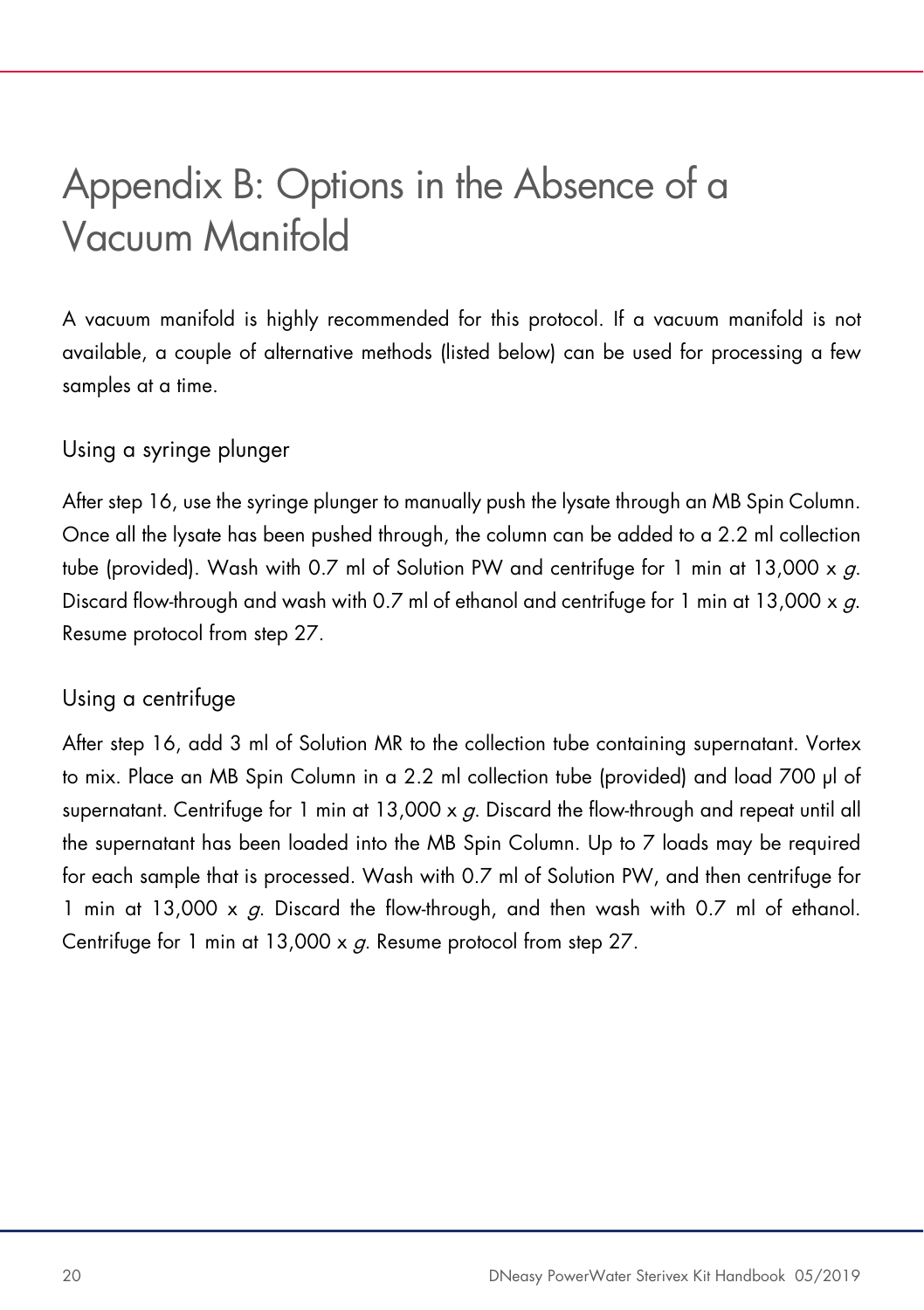### <span id="page-20-0"></span>Ordering Information

| Product                                        | <b>Contents</b>                                                                                                                        | Cat. no.     |
|------------------------------------------------|----------------------------------------------------------------------------------------------------------------------------------------|--------------|
| <b>DNeasy PowerWater Sterivex</b><br>Kit (50)  | For 50 preps: Isolation of genomic<br>DNA from water samples<br>collected with Sterivex filter units                                   | 14600-50-NF  |
| <b>Related Products</b>                        |                                                                                                                                        |              |
| DNeasy PowerWater Kit (50)                     | For 50 preps: Isolation of genomic<br>DNA from filtered water samples,<br>including turbid water                                       | 14900-50-NF  |
| DNeasy PowerWater Kit (100)                    | For 100 preps: Isolation of<br>genomic DNA from filtered water<br>samples, including turbid water                                      | 14900-100-NF |
| RNeasy® PowerWater Kit (50)                    | For 50 preps: Isolation of total<br>RNA from filtered water samples,<br>including turbid water                                         | 14700-50-NF  |
| Vortex Adapter, Genie, holds 6<br>(5 ml) tubes | For vortexing 5 ml and 15 ml<br>tubes using the Vortex-Genie 2<br>Vortex                                                               | 13000-V1-5   |
| QIAvac 24 Plus                                 | Vacuum manifold for processing<br>1-24 spin columns; includes<br>QIAvac 24 Plus Vacuum<br>Manifold, Luer Plugs, and Quick<br>Couplings | 19413        |

For up-to-date licensing information and product-specific disclaimers, see the respective QIAGEN kit handbook or user manual. QIAGEN kit handbooks and user manuals are available at www.qiagen.com or can be requested from QIAGEN Technical Services or your local distributor.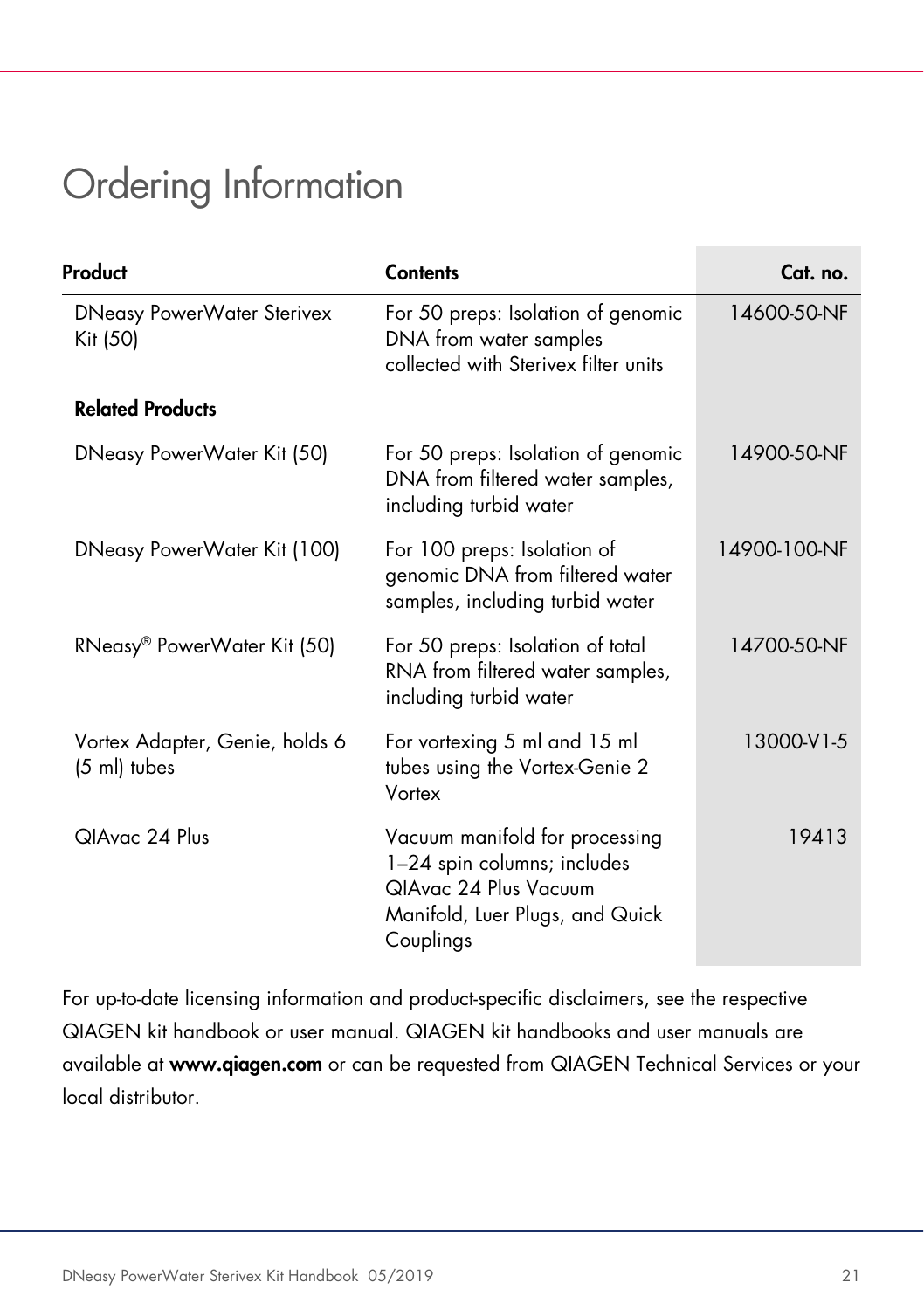### <span id="page-21-0"></span>Document Revision History

| <b>Document</b> | Changes                                                                                                                                                                                                      | Date     |
|-----------------|--------------------------------------------------------------------------------------------------------------------------------------------------------------------------------------------------------------|----------|
| HB-2266-002     | Inserted "Add 3 ml of Solution MR" and "Vortex to mix" at the start of<br>"Using a centrifuge" section, page 20. Removed cat. no. 13000-V1-15<br>(discontinued product) from vortex adapter recommendations. | May 2019 |

#### Limited License Agreement for DNeasy PowerWater Sterivex Kit

Use of this product signifies the agreement of any purchaser or user of the product to the following terms:

- 1. The product may be used solely in accordance with the protocols provided with the product and this handbook and for use with components contained in the kit only. QIAGEN grants no license under any of its intellectual property to use or incorporate the enclosed components of this kit with any components not included within this kit except as described in the protocols provided with the product, this handbook, and additional protocols available at www.qiagen.com. Some ot<br>these additional protocols have been provided by QIAGEN users. To QIAGEN neither guarantees them nor warrants that they do not infringe the rights of third-parties.
- 2. Other than expressly stated licenses, QIAGEN makes no warranty that this kit and/or its use(s) do not infringe the rights of third-parties.
- 3. This kit and its components are licensed for one-time use and may not be reused, refurbished, or resold.
- 4. QIAGEN specifically disclaims any other licenses, expressed or implied other than those expressly stated.
- 5. The purchaser and user of the kit agree not to take or permit anyone else to take any steps that could lead to or facilitate any acts prohibited above. QIAGEN may enforce the prohibitions of this Limited License Agreement in any Court, and shall recover all its investigative and Court costs, including attorney fees, in any action to enforce this Limited License Agreement or any of its intellectual property rights relating to the kit and/or its components.

#### For updated license terms, see [www.qiagen.com](http://www.qiagen.com/).

Trademarks: QIAGEN®, Sample to Insight®, DNeasy®, RNeasy®, PowerWater®, QIAvac®, Inhibitor Removal Technology® (QIAGEN Group); SterivexTM, Millipore® (Merck KGaA); Vortex-Genie® (Scientific Industries, Inc.). Registered names, trademarks, etc. used in this document, even when not specifically marked as such, are not to be considered unprotected by law.

05/2019 HB-2266-002 © 2019 QIAGEN, all rights reserved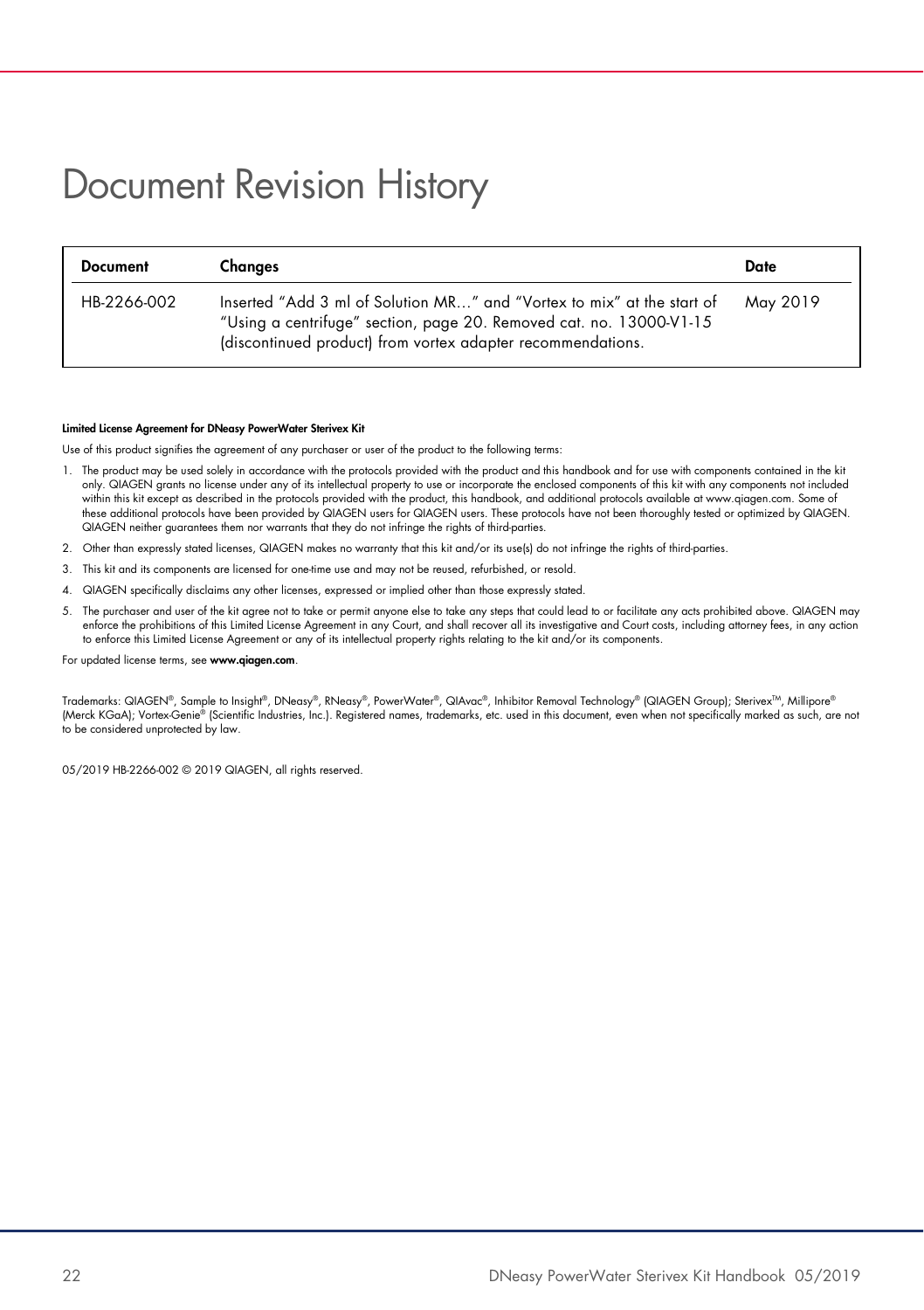**Notes**